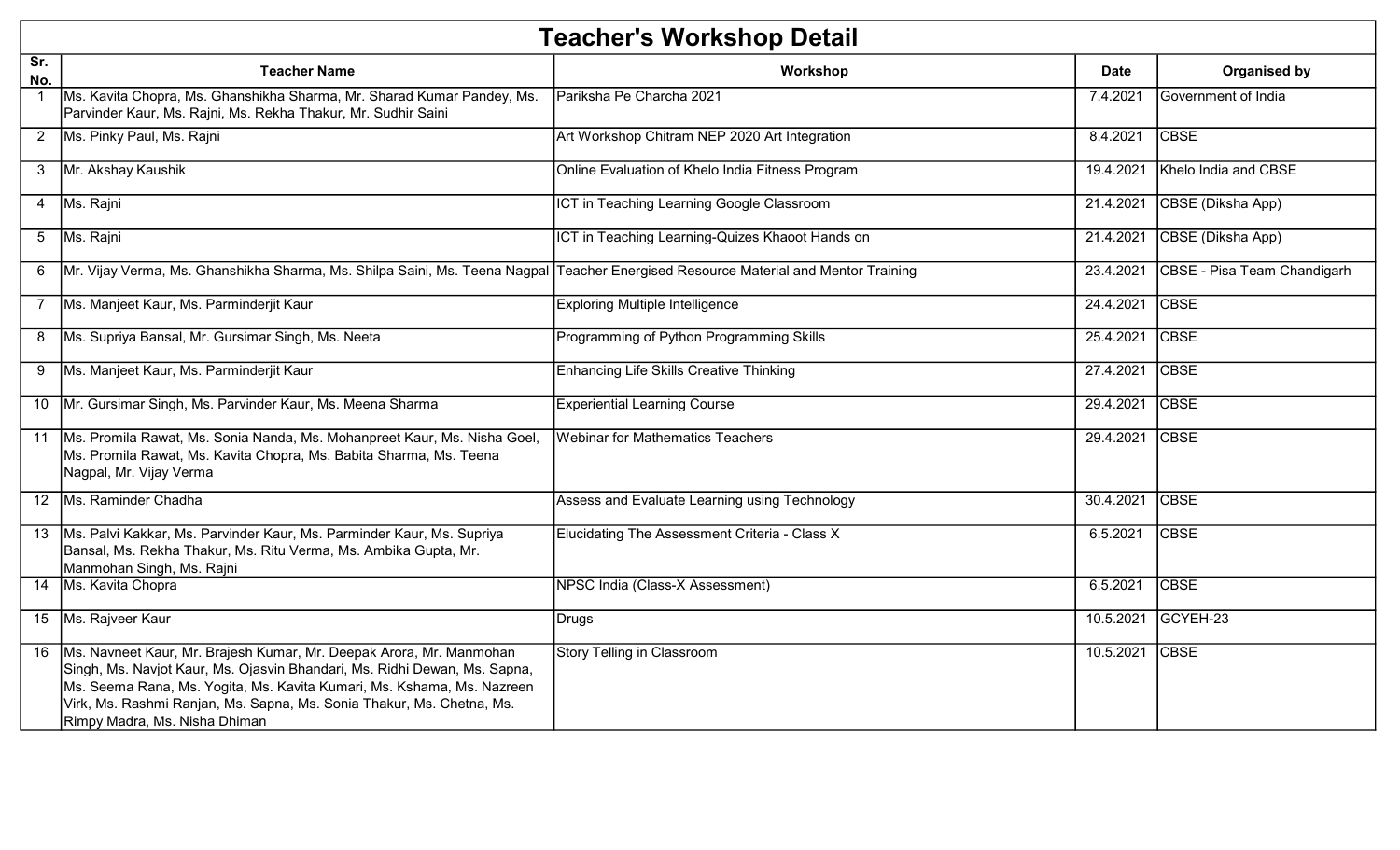|     | Ms. Parminder Kaur, Mr. Brajesh Kumar, Ms. Rakhi, Mr. Sudhir Saini, Ms. Anu<br>Grover, Ms. Anupreet Kaur, Ms. Chetna, Ms. Ghanshikha Sharma, Mr.<br>Gursimar Singh, Ms. Harbhajan Kaur, Ms. Kavita Kumari, Ms. Kshama, Ms.<br>Manjeet Kaur, Mr. Manmohan Singh, Ms. Nisha Dhiman, Ms. Parminderjit<br>Kaur, Ms. Parminderjit Kaur, Ms. Parvinder Kaur, Ms. Raminder Chadha, Ms.<br>Rashmi Ranjan, Ms. Rekha Thakur, Ms. Ridhi Bajaj, Ms. Sapna, Ms. Shilpa<br>Saini, Ms. Sonia Thakur, Ms. Supriya Bansal, Mr. Surinder Kumar, Ms. Yogita,<br>Ms. Ambika Gupta, Ms. Bindu Dureja, Ms. Palvi Kakkar, Ms. Pinky Paul, Ms.<br>Ranjana Rana, Ms. Rajni, Mr. Akshay Kaushik, Mr. Manoj Kumar, Ms. Promila<br>Rawat, Ms. Sonia Nanda, Ms. Mohanpreet Kaur, Ms. Nisha Goel, Ms. Navjot<br>Kaur, Ms. Neeta | <b>Teaching and Learning Styles</b>             | 11.5.2021 | <b>CBSE</b> |
|-----|----------------------------------------------------------------------------------------------------------------------------------------------------------------------------------------------------------------------------------------------------------------------------------------------------------------------------------------------------------------------------------------------------------------------------------------------------------------------------------------------------------------------------------------------------------------------------------------------------------------------------------------------------------------------------------------------------------------------------------------------------------------------------------------------------|-------------------------------------------------|-----------|-------------|
|     | 18   Ms. Pinky Paul, Ms. Parvinder Kaur, Ms. Neeta, Ms. Ridhi Dewan, Ms. Seema<br>Rana, Mr. Deepak Arora, Ms. Ghanshikha Sharma, Ms. Upasna Khanna, Ms.<br>Babita Sharma, Ms. Sukhbir Kaur, Ms. Shilpa Saini, Mr. Gursimar Singh, Ms.<br>Nisha Goel, Ms. Promila Rawat, Ms. Rakhi, Ms. Sonia Nanda, Mr. Brajesh<br>Kumar, Mr. Manmohan Singh, Ms. Navjot Kaur, Mr. Akshay Kaushik, Mr.<br>Manoj Kumar, Ms. Palvi Kakkar, Ms. Rekha Thakur, Ms. Ambika Gupta, Ms.                                                                                                                                                                                                                                                                                                                                   | Care, Compassion & Communication                | 12.5.2021 | <b>CBSE</b> |
|     | 19   Ms. Anupreet Kaur, Ms. Harbhajan Kaur, Ms. Harkirat Kaur, Ms. Nisha<br>Dhiman, Ms. Kshama, Ms. Navneet Kaur, Ms. Kavita Chopra, Ms. Renuka<br>Sharma, Ms. Ritu Verma, Ms. Ranjana Rana, Ms. Amrita, Ms. Kavita Kumari,<br>Ms. Rimpy Madra, Mr. Surinder Kumar, Ms. Ridhi Bajaj, Ms. Monika Thakur,<br>Ms. Anu Grover, Ms. Rashmi Ranjan, Ms. Sapna, Ms. Sonia Thakur, Ms.<br>Yogita, Ms. Raminder Chadha                                                                                                                                                                                                                                                                                                                                                                                      | <b>Health And Wellness</b>                      | 12.5.2021 | <b>CBSE</b> |
| -20 | Mr. Gursimar Singh, Ms. Monika Dutta, Ms. Monika Thakur, Ms. Ojasvin<br>Bhandari, Ms. Promila Rawat, Ms. Renuka Sharma, Ms. Sonia Nanda, Mr.<br>Sudhir Saini, Ms. Sukhbir Kaur, Ms. Teena Nagpal, Ms. Babita Sharma, Ms.<br>Kavita Chopra, Ms. Kshama, Ms. Pinky Paul, Ms. Bindu Dureja, Ms. Kavita<br>Chopra, Mr. Manoj Kumar                                                                                                                                                                                                                                                                                                                                                                                                                                                                     | Joyful Mathematics                              | 12.5.2021 | <b>CBSE</b> |
|     | 21 Ms. Meena Sharma                                                                                                                                                                                                                                                                                                                                                                                                                                                                                                                                                                                                                                                                                                                                                                                | Students Well Being in An Altered Environment   | 12.5.2021 | <b>CBSE</b> |
|     | 22   Ms. Kavita Kumari, Mr. Surinder Kumar, Ms. Anupreet Kaur, Ms. Chetna, Mr.<br>Deepak Arora, Ms. Ghanshikha Sharma, Ms. Harbhajan Kaur, Ms. Harkirat<br>Kaur, Ms. Manjeet Kaur, Ms. Meena Sharma, Ms. Monika Thakur, Ms. Nisha<br>Dhiman, Ms. Parminderjit Kaur, Ms. Parvinder Kaur, Ms. Pinky Paul, Ms.<br>Rakhi, Ms. Ridhi Dewan, Ms. Rimpy Madra, Ms. Ritu Verma, Ms. Shilpa Saini,<br>Ms. Teena Nagpal, Ms. Ambika Gupta, Ms. Amrita, Ms. Babita Sharma, Ms.<br>Mohanpreet Kaur, Ms. Navneet Kaur, Ms. Nazreen Virk, Ms. Neeta, Ms. Nisha<br>Goel, Ms. Palvi Kakkar, Ms. Ranjana Rana, Ms. Renuka Sharma, Ms. Ridhi<br>Bajaj, Mr. Akshay Kaushik, Ms. Navjot Kaur, Ms. Kavita Chopra, Ms. Harleen<br>Kaur, Ms. Rajni, Ms. Raminder Chadha                                                   | <b>Fostering Critical And Creative Literacy</b> | 13.5.2021 | <b>CBSE</b> |
| 23  | Ms. Rajveer Kaur                                                                                                                                                                                                                                                                                                                                                                                                                                                                                                                                                                                                                                                                                                                                                                                   | Immunity Boosting with Ayurveda During Covid    | 13.5.2021 | GCYEH-23    |
|     | 24   Ms. Kavita Chopra, Ms. Rekha Thakur, Mr. Deepak Arora, Ms. Raminder<br>Chadha, Ms. Rajni                                                                                                                                                                                                                                                                                                                                                                                                                                                                                                                                                                                                                                                                                                      | Addressing Challenges in Post Covid Schooling   | 14.5.2021 | <b>CBSE</b> |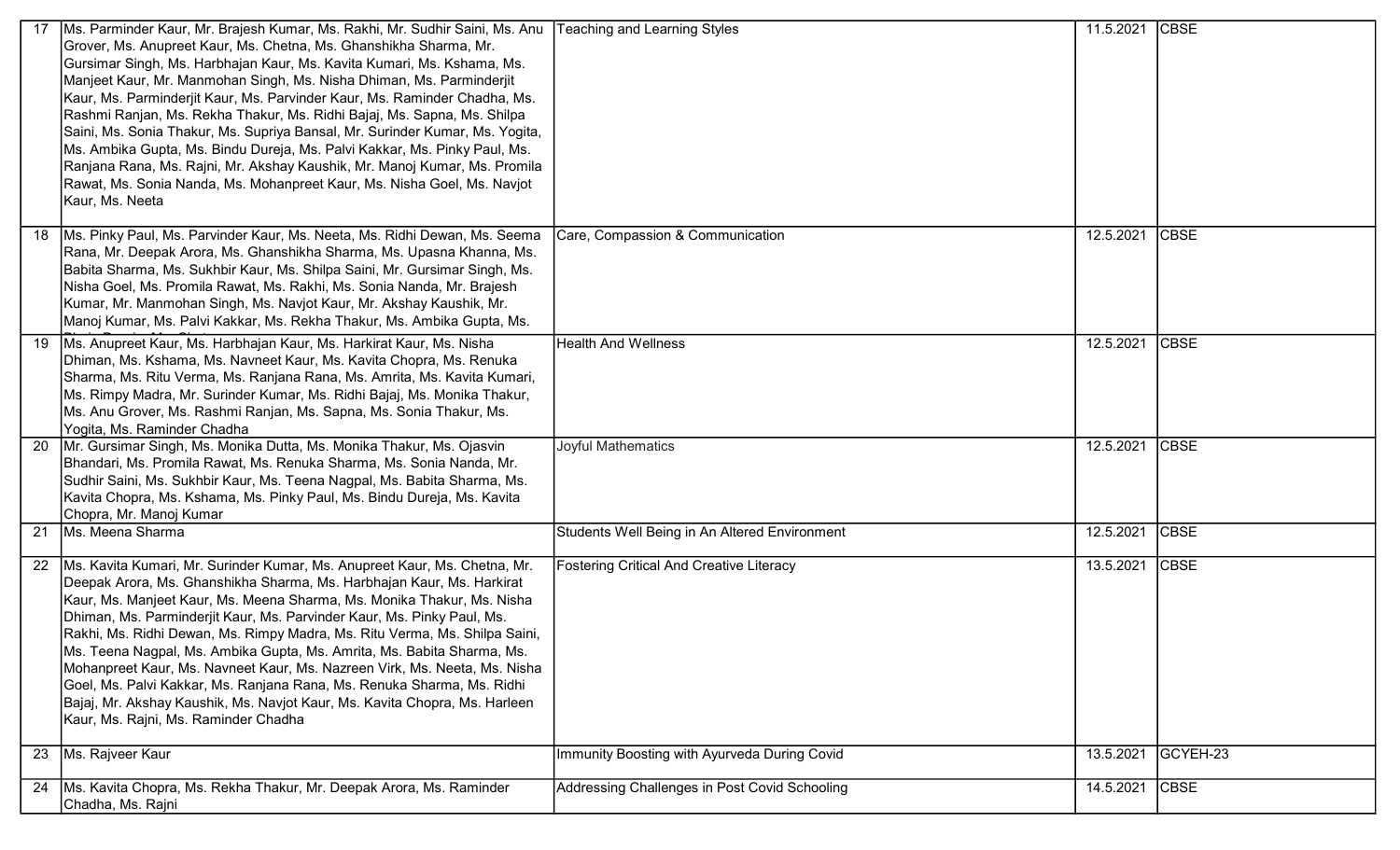|                 | Ms. Rajni, Mr. Manmohan Singh                                                                                                                      | Quarantine and Isolation                                         | 15.5.2021 | CBSE (Diksha App)                       |
|-----------------|----------------------------------------------------------------------------------------------------------------------------------------------------|------------------------------------------------------------------|-----------|-----------------------------------------|
| 26              | Ms. Harkirat Kaur                                                                                                                                  | 30-30 Stem By IIT, Gandhinagar                                   | 16.5.2021 | <b>CBSE</b>                             |
| 27              | Ms. Seema Rana, Ms. Parminderjit Kaur                                                                                                              | Blooms Taxonomy and its Application                              | 17.5.2021 | <b>CBSE</b>                             |
| 28              | Ms. Kavita Kumari                                                                                                                                  | Environmental Hazards of Electronic Waste                        | 22.5.2021 | NCERT (Diksha App)                      |
| 29              | Ms. Supriya Bansal, Ms. Parminder Kaur                                                                                                             | Sources of Stress and Responses                                  | 25.5.2021 | <b>CBSE</b>                             |
| 30              | Mr. Sharad Kumar Pandey                                                                                                                            | The Values to Reckon, Need of Value Education                    | 26.5.2021 | <b>CBSE</b>                             |
| 31              | Mr. Surinder Pal Singh                                                                                                                             | Safeguarding Athletes from Harassment and Abuse                  | 31.5.2021 | International Olympic Committee         |
| 32              | Ms. Rajveer Kaur                                                                                                                                   | Course on Competency Based Education Module 2                    | 2.6.2021  | CBSE (Diksha App)                       |
| 33              | Mr. Surinder Pal Singh, Ms. Kshama, Ms. Palvi Kakkar, Ms. Rekha Negi                                                                               | Importance of Personal Hygiene and Nutrition                     | 2.6.2021  | <b>CBSE</b>                             |
| $\overline{34}$ | Ms. Rajveer Kaur                                                                                                                                   | Course on Competency Based Education Module 1                    | 3.6.2021  | CBSE (Diksha App)                       |
|                 |                                                                                                                                                    |                                                                  |           |                                         |
|                 | 35 Ms. Rajveer Kaur                                                                                                                                | Course on Competency Based Education Module 3                    | 3.6.2021  | CBSE (Diksha App)                       |
| 36              | Ms. Parminder Kaur, Ms. Supriya Bansal, Mr. Akshay Kaushik                                                                                         | <b>Environmental Education in Practice</b>                       | 3.6.2021  | <b>CBSE</b>                             |
|                 | 37   Mr. Surinder Pal Singh                                                                                                                        | Faster, Higher, Stronger                                         | 3.6.2021  | International Olympic Committee         |
| 38              | Mr. Surinder Pal Singh                                                                                                                             | Athletics - How to Structure a Training Session by James Hillier | 4.6.2021  | <b>Reliance Foundation Youth Sports</b> |
| 39              | Ms. Rajveer Kaur                                                                                                                                   | Course on Competency Based Education Module 4                    | 4.6.2021  | CBSE (Diksha App)                       |
| 40              | Mr. Surinder Pal Singh                                                                                                                             | Intergrade And Encourage Yoga Through Life                       | 4.6.2021  | Ministry of Ayush                       |
| 41              | Ms. Harbhajan Kaur                                                                                                                                 | Teaching Strategies for Students with Intellectual Disability    | 4.6.2021  | <b>CBSE</b>                             |
| 42              | Ms. Pinky Paul                                                                                                                                     | <b>Expressive Art Mediums for Educator Wellness</b>              | 7.6.2021  | Orange slates                           |
| 43              | Ms. Rajni                                                                                                                                          | Handmade Clay making Course Online                               | 8.6.2021  | Priti Art and Decorative                |
|                 | Ms. Rimpy Madra, Mr. Surinder Pal Singh, Mr. Deepak Arora, Ms. Kavita<br>Chopra                                                                    | <b>Health Promoting Schools</b>                                  | 8.6.2021  | <b>CBSE</b>                             |
| 45              | Ms. Parminderjit Kaur, Mr. Manmohan Singh, Ms. Monika Thakur                                                                                       | <b>Stress Management Techniques</b>                              | 9.6.2021  | <b>CBSE</b>                             |
| 46              | Mr. Manmohan Singh, Ms. Ghanshikha Sharma, Ms. Harleen Kaur, Ms. Rekha<br>Thakur, Ms. Chetna, Ms. Renuka Sharma, Ms. Ridhi Bajaj, Ms. Ranjana Rana | Preparation of Pisa Session - 1                                  | 10.6.2021 | <b>CBSE</b>                             |
|                 | 47 Mr. Surinder Pal Singh                                                                                                                          | Athletics - Training Drills and Skills by Rohit Mane             | 11.6.2021 | Reliance Foundation Youth Sports        |
| 48              | Ms. Meera Dhiman, Ms. Poonam, Ms. Babita Sharma, Ms. Rekha Thakur                                                                                  | Constructivism                                                   | 11.6.2021 | <b>CBSE</b>                             |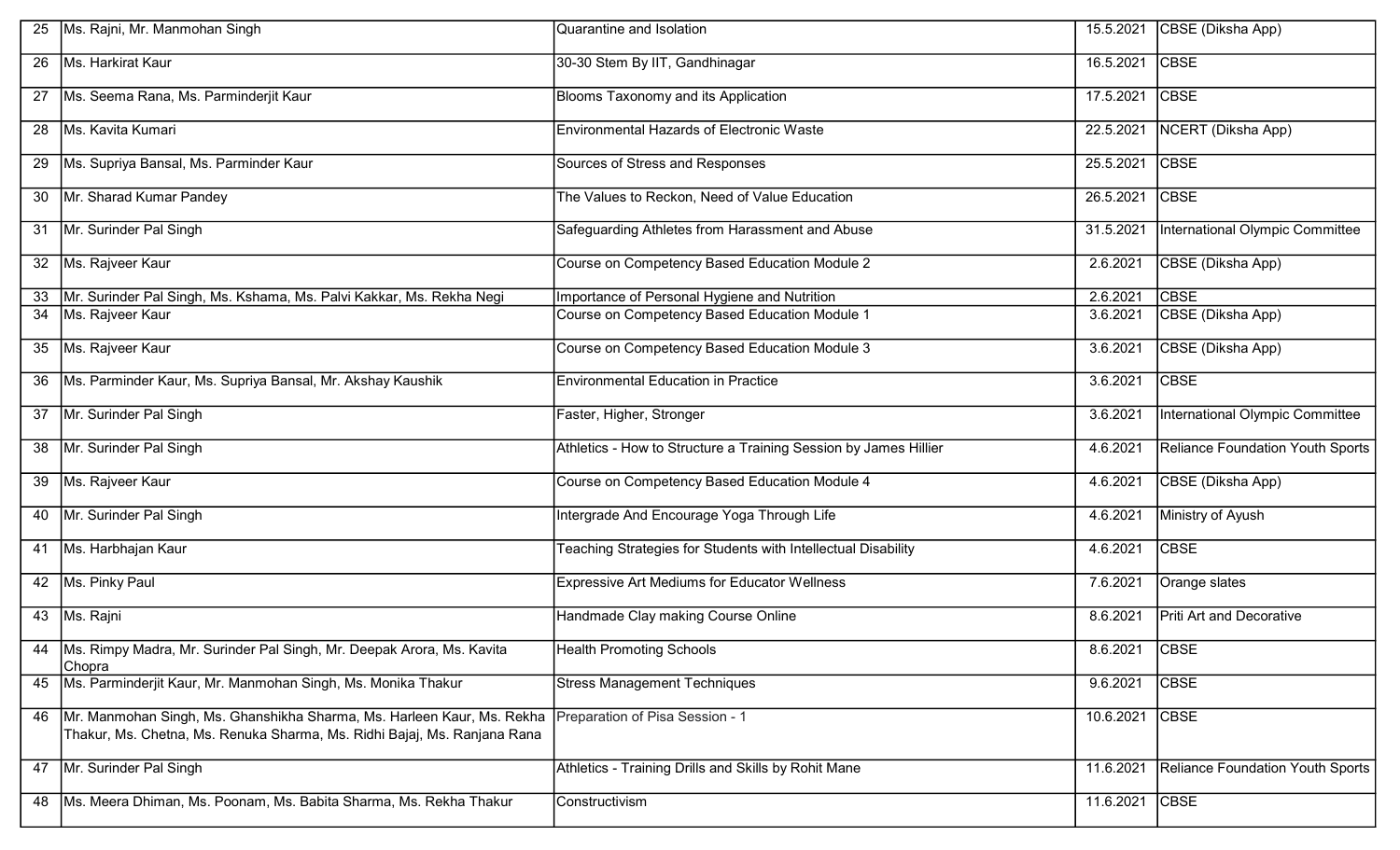| 49 | Mr. Manmohan Singh                                                                                                                                                                                                                                                  | Digital Library                                                                                   | 11.6.2021 | <b>CBSE</b>                                                       |
|----|---------------------------------------------------------------------------------------------------------------------------------------------------------------------------------------------------------------------------------------------------------------------|---------------------------------------------------------------------------------------------------|-----------|-------------------------------------------------------------------|
| 50 | Ms. Harleen Kaur                                                                                                                                                                                                                                                    | Innovation Ambassador Training Program, Hackathons, Atal Academy and Student<br>Induction Program | 14.6.2021 | CBSE Jointly with AICTE and<br>Ministry of Education's Innovation |
|    | 51   Ms. Rajni                                                                                                                                                                                                                                                      | Khud Se Pahchan                                                                                   | 14.6.2021 | CBSE (Diksha App)                                                 |
| 52 | Ms. Monika Dutta, Ms. Anu Grover, Ms. Rashmi Ranjan, Ms. Sapna, Ms. Sonia<br>Thakur, Ms. Yogita, Ms. Babita Sharma, Ms. Sukhbir Kaur, Ms. Kshama, Ms.                                                                                                               | Online Training Program on Story Telling As Pedagogy                                              | 14.6.2021 | <b>CBSE</b>                                                       |
|    | 53   Mr. Sharad Kumar Pandey, Ms. Renuka Sharma, Ms. Kavita Chopra                                                                                                                                                                                                  | Teaching Strategies in Mathematics (Secondary Level)                                              | 14.6.2021 | <b>CBSE</b>                                                       |
| 54 | Ms. Harleen Kaur, Ms. Seema Rana                                                                                                                                                                                                                                    | Deliberating Ethics and Integrity                                                                 | 15.6.2021 | <b>CBSE</b>                                                       |
|    | 55 Ms. Chetna, Ms. Ghanshikha Sharma, Ms. Kavita Chopra, Ms. Renuka Sharma Understanding Gender and Their Relationship                                                                                                                                              |                                                                                                   | 16.6.2021 | <b>CBSE</b>                                                       |
| 56 | Ms. Ojasvin Bhandari, Ms. Ridhi Bajaj, Ms. Teena Nagpal, Ms. Ranjana Rana,<br>Mr. Manmohan Singh, Ms. Ghanshikha Sharma, Ms. Rekha Thakur                                                                                                                           | <b>Making Thinking Visible</b>                                                                    | 17.6.2021 | <b>CBSE CENTA</b>                                                 |
| 57 | Mr. Surinder Pal Singh                                                                                                                                                                                                                                              | Sports Coaching                                                                                   | 17.6.2021 | International Olympic Committee                                   |
|    | 58 Mr. Surinder Pal Singh                                                                                                                                                                                                                                           | Athletics - Speed Training for Young Athletes by James Hillier                                    | 18.6.2021 | Reliance Foundation Youth Sports                                  |
| 59 | Ms. Seema Rana, Ms. Anu Grover, Ms. Rakhi, Ms. Sapna, Ms. Yogita, Ms.<br>Parminderjit Kaur, Ms. Kshama, Ms. Rashmi Ranjan, Ms. Sonia Thakur                                                                                                                         | Role of Drama and Theater in Education                                                            | 18.6.2021 | <b>CBSE</b>                                                       |
|    | 60   Ms. Rajni                                                                                                                                                                                                                                                      | 20 Sawal                                                                                          | 21.6.2021 | CBSE (Diksha App)                                                 |
|    | 61   Ms. Rajni                                                                                                                                                                                                                                                      | Yoga Life Quiz Online                                                                             | 21.6.2021 | <b>CBSE</b>                                                       |
|    | 62 Ms. Pinky Paul                                                                                                                                                                                                                                                   | Therapeutic Art for Healing, Happiness and Stress Reduction                                       | 22.6.2021 | Udemy                                                             |
| 63 | Ms. Chetna, Ms. Manjeet Kaur, Ms. Parminderjit Kaur, Ms. Renuka Sharma,<br>Ms. Kavita Kumari, Ms. Palvi Kakkar, Ms. Bindu Dureja, Ms. Anu Grover, Ms.<br>Rashmi Ranjan, Ms. Sapna, Ms. Sonia Thakur, Ms. Yogita, Ms. Rakhi, Ms.<br>Babita Sharma, Ms. Kavita Chopra | Happy Teacher Creates Happy Classroom                                                             | 23.6.2021 | <b>CBSE</b>                                                       |
|    | 64   Ms. Palvi Kakkar                                                                                                                                                                                                                                               | Peace in Education                                                                                | 23.6.2021 | <b>CBSE</b>                                                       |
| 65 | Ms. Harleen Kaur                                                                                                                                                                                                                                                    | Teaching Strategies in English                                                                    | 23.6.2021 | <b>CBSE</b>                                                       |
| 66 | Ms. Poonam, Ms. Rashmi Ranjan, Ms. Sukhbir Kaur, Mr. Deepak Arora, Ms.<br>Ghanshikha Sharma, Ms. Harbhajan Kaur, Ms. Seema Rana, Ms. Meera<br>Dhiman                                                                                                                | Anger Free School                                                                                 | 24.6.2021 | <b>CBSE</b>                                                       |
| 67 | Ms. Ridhi Bajaj, Ms. Ranjana Rana, Ms. Ojasvin Bhandari, Ms. Teena Nagpal,<br>Ms. Rekha Thakur, Mr. Manmohan Singh, Ms. Ghanshikha Sharma                                                                                                                           | Entrepreneurship for Kids                                                                         | 24.6.2021 | <b>CBSE CENTA</b>                                                 |
| 68 | Mr. Surinder Pal Singh                                                                                                                                                                                                                                              | Athletics - Strength & Conditioning Training by Leandi Vanzyl                                     | 25.6.2021 | Reliance Foundation Youth Sports                                  |
| 69 | Ms. Nisha Dhiman, Ms. Ridhi Bajaj, Ms. Sapna, Ms. Yogita                                                                                                                                                                                                            | Importance of Gratitude                                                                           | 25.6.2021 | <b>CBSE</b>                                                       |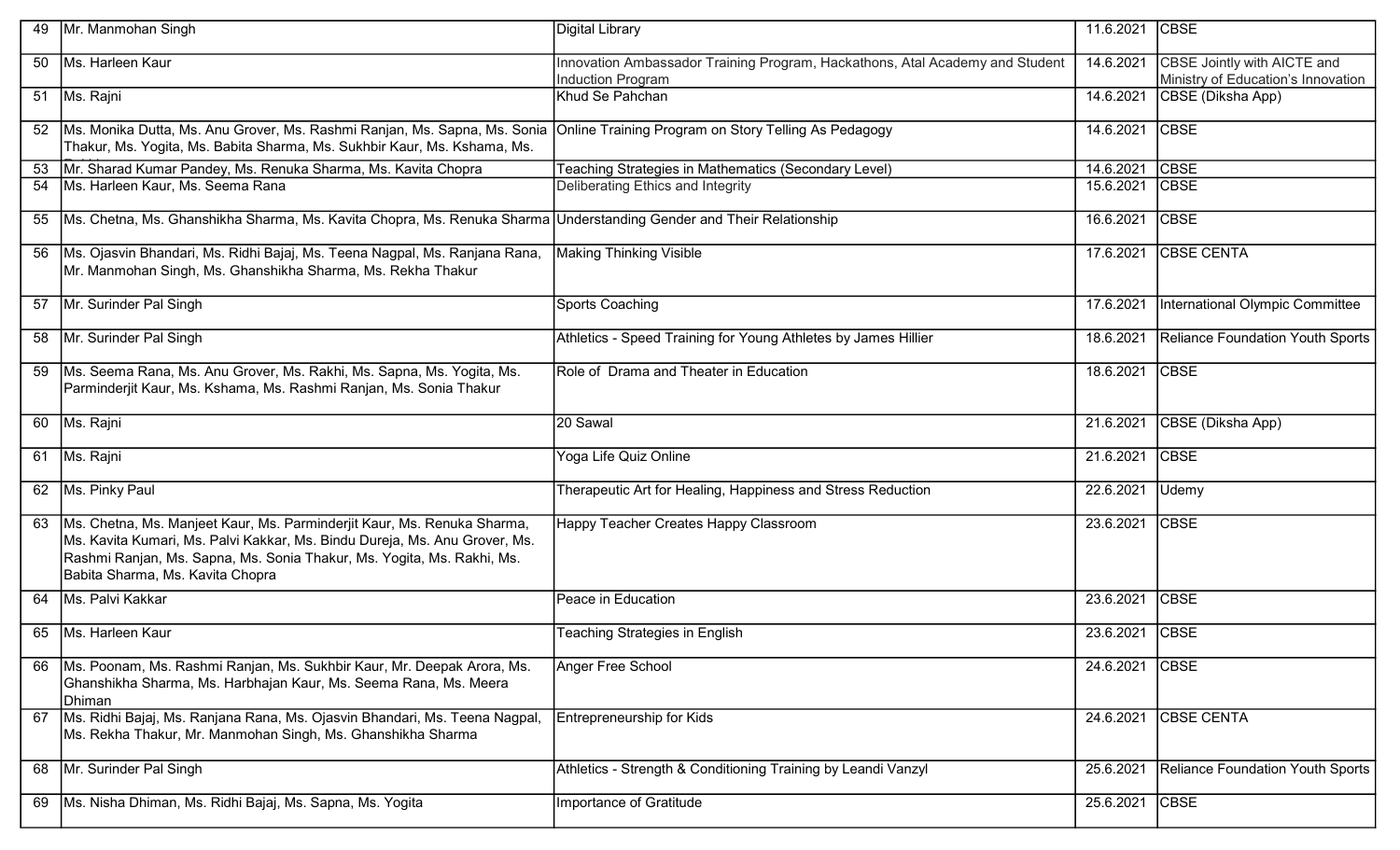|    | 70 Ms. Rajni, Ms. Pinky Paul                                                                                                                                                                                                                                                                                                                                                                                                                                                                                                              | Launch of Student's Handbook on Handicrafts in Middle School | 25.6.2021 | <b>CBSE &amp; Handicraft and Carpet</b><br>Sector Skill Council |
|----|-------------------------------------------------------------------------------------------------------------------------------------------------------------------------------------------------------------------------------------------------------------------------------------------------------------------------------------------------------------------------------------------------------------------------------------------------------------------------------------------------------------------------------------------|--------------------------------------------------------------|-----------|-----------------------------------------------------------------|
|    | 71 Ms. Ghanshikha Sharma                                                                                                                                                                                                                                                                                                                                                                                                                                                                                                                  | Wellbeing Series-Look Within                                 | 25.6.2021 | <b>CBSE CENTA</b>                                               |
|    | 72   Ms. Rekha Thakur, Mr. Deepak Arora, Ms. Anu Grover, Ms. Kshama, Ms.<br>Navjot Kaur, Ms. Sapna, Ms. Sonia Thakur, Ms. Rimpy Madra, Ms. Meera<br>Dhiman, Ms. Neeta, Ms. Harleen Kaur, Ms. Kavita Chopra, Ms. Pinky Paul, Ms.<br>Kavita Kumari, Ms. Chetna, Ms. Bindu Dureja, Ms. Palvi Kakkar, Ms. Ojasvin<br>Bhandari, Ms. Monika Dutta, Ms. Babita Sharma, Ms. Sukhbir Kaur, Ms.<br>Raminder Chadha, Ms. Parvinder Kaur, Ms. Rajni, Ms. Ambika Gupta, Ms.<br>Teena Nagpal, Ms. Monika Thakur, Ms. Ridhi Bajaj, Ms. Ghanshikha Sharma | Teacher as an Artist                                         | 26.6.2021 | Chitkara International School                                   |
|    | 73 Ms. Ambika Gupta, Ms. Navjot Kaur, Ms. Palvi Kakkar                                                                                                                                                                                                                                                                                                                                                                                                                                                                                    | Teaching Strategies in Social Science                        | 28.6.2021 | <b>CBSE</b>                                                     |
|    | 74   Mr. Gursimar Singh, Ms. Meera Dhiman, Ms. Neerja Gaur, Ms. Neeta, Ms.<br>Teena Nagpal, Mr. Deepak Arora, Ms. Bindu Dureja                                                                                                                                                                                                                                                                                                                                                                                                            | <b>Cyber Security and Ethics</b>                             | 29.6.2021 | <b>CBSE</b>                                                     |
|    | 75   Ms. Harbhajan Kaur, Ms. Babita Sharma, Ms. Monika Thakur, Ms. Ojasvin<br>Bhandari, Ms. Parminderjit Kaur, Ms. Rajni, Mr. Sharad Kumar Pandey, Ms.<br>Upasna Khanna, Ms. Raminder Chadha                                                                                                                                                                                                                                                                                                                                              | <b>Effective Communication Skills</b>                        | 29.6.2021 | <b>CBSE</b>                                                     |
|    | 76   Ms. Neerja Gaur                                                                                                                                                                                                                                                                                                                                                                                                                                                                                                                      | Financial Literacy                                           | 29.6.2021 | <b>CBSE</b>                                                     |
|    | 77   Ms. Palvi Kakkar, Ms. Anupreet Kaur, Ms. Kavita Chopra, Ms. Rimpy Madra,<br>Ms. Kavita Kumari, Ms. Ridhi Bajaj, Ms. Renuka Sharma, Ms. Raminder<br><b>Chadha</b>                                                                                                                                                                                                                                                                                                                                                                     | Launch of Book on Financial Literacy                         | 29.6.2021 | <b>CBSE</b>                                                     |
|    | 78   Ms. Anupreet Kaur, Ms. Babita Sharma, Ms. Meera Dhiman, Ms. Neeta, Ms.<br>Rekha Thakur, Ms. Ridhi Bajaj, Ms. Teena Nagpal, Ms. Upasna Khanna, Ms.<br>Raminder Chadha, Ms. Monika Thakur, Ms. Ambika Gupta                                                                                                                                                                                                                                                                                                                            | Understanding Multiple Intelligence                          | 29.6.2021 | <b>CBSE</b>                                                     |
| 79 | Ms. Rekha Thakur, Ms. Ranjana Rana, Ms. Ridhi Bajaj, Ms. Ghanshikha<br>Sharma                                                                                                                                                                                                                                                                                                                                                                                                                                                             | Assessment in Understanding of Student Evidences             | 1.7.2021  | <b>CBSE CENTA</b>                                               |
|    | 80   Mr. Surinder Pal Singh                                                                                                                                                                                                                                                                                                                                                                                                                                                                                                               | Athletics - Middle Distance Training by Ajith Markose        | 2.7.2021  | <b>Reliance Foundation Youth Sports</b>                         |
|    | 81 Mr. Deepak Arora, Ms. Rekha Thakur, Mr. Surinder Pal Singh, Ms.<br>Ghanshikha Sharma                                                                                                                                                                                                                                                                                                                                                                                                                                                   | Elucidating The Assessment Criteria - Class XII              | 2.7.2021  | <b>CBSE</b>                                                     |
|    | 82   Ms. Ridhi Bajaj, Ms. Poonam, Ms. Monika Dutta, Ms. Kshama, Ms. Kavita<br>Chopra, Ms. Babita Sharma, Mr. Manmohan Singh, Ms. Neeta, Mr. Sudhir<br>Saini, Mr. Surinder Pal Singh, Mr. Deepak Arora, Ms. Raminder Chadha                                                                                                                                                                                                                                                                                                                | Addressing Social Emotional Needs of Students                | 5.7.2021  | <b>CBSE</b>                                                     |
|    | 83   Ms. Pinky Paul, Ms. Monika Thakur                                                                                                                                                                                                                                                                                                                                                                                                                                                                                                    | Decision Making Skills in Adolescents                        | 5.7.2021  | <b>CBSE</b>                                                     |
|    | 84   Ms. Monika Dutta, Mr. Sudhir Saini, Ms. Pinky Paul                                                                                                                                                                                                                                                                                                                                                                                                                                                                                   | <b>Promoting Mental Health</b>                               | 5.7.2021  | <b>CBSE</b>                                                     |
| 85 | Ms. Parvinder Kaur, Ms. Kavita Chopra, Ms. Poonam, Ms. Ghanshikha<br>Sharma, Ms. Rajni                                                                                                                                                                                                                                                                                                                                                                                                                                                    | Adopting Inclusive Practice in Classroom                     | 6.7.2021  | <b>CBSE</b>                                                     |
|    | 86 Ms. Palvi Kakkar                                                                                                                                                                                                                                                                                                                                                                                                                                                                                                                       | <b>Life Skills</b>                                           | 6.7.2021  | <b>CBSE</b>                                                     |
| 87 | Ms. Kavita Chopra, Ms. Rashmi Ranjan                                                                                                                                                                                                                                                                                                                                                                                                                                                                                                      | Pre-School Teaching Methodology                              | 6.7.2021  | <b>CBSE</b>                                                     |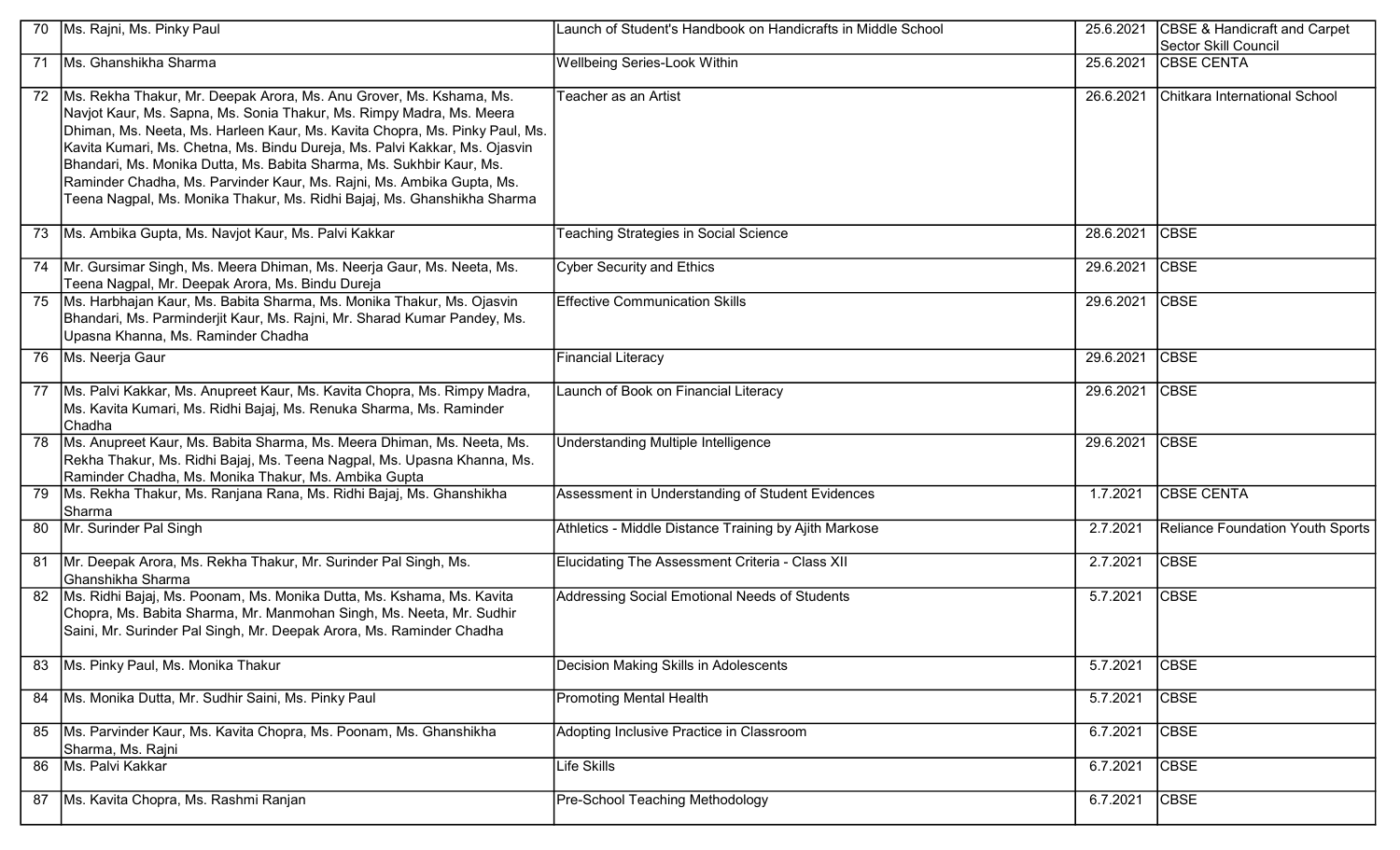|                 | Ms. Renuka Sharma, Ms. Monika Dutta, Ms. Babita Sharma, Ms. Navjot Kaur,<br>Ms. Sonia Thakur, Ms. Pinky Paul, Ms. Palvi Kakkar                                                                                                                                                                  | 21st Century Skills                                           | 7.7.2021  | <b>CBSE</b>                      |
|-----------------|-------------------------------------------------------------------------------------------------------------------------------------------------------------------------------------------------------------------------------------------------------------------------------------------------|---------------------------------------------------------------|-----------|----------------------------------|
| 89              | Ms. Ojasvin Bhandari, Ms. Ridhi Bajaj, Ms. Pinky Paul                                                                                                                                                                                                                                           | <b>Education for Peace</b>                                    | 7.7.2021  | <b>CBSE</b>                      |
| 90              | Mr. Deepak Arora, Ms. Ranjana Rana, Ms. Kavita Chopra, Ms. Parminder<br>Kaur, Ms. Supriya Bansal                                                                                                                                                                                                | Item Writing - Multiple Choice Questions                      | 7.7.2021  | <b>CBSE</b>                      |
|                 | 91 Mr. Surinder Pal Singh                                                                                                                                                                                                                                                                       | Athletics - How to Write Attaining Diary by Maithili Bhuptani | 8.7.2021  | Reliance Foundation Youth Sports |
| 92              | Ms. Babita Sharma, Mr. Deepak Arora, Ms. Parvinder Kaur, Ms. Parminderjit<br>Kaur                                                                                                                                                                                                               | <b>Content and Time Management</b>                            | 8.7.2021  | <b>CBSE</b>                      |
| 93              | Mr. Gursimar Singh, Ms. Neeta, Ms. Supriya Bansal, Mr. Surinder Pal Singh,<br>Ms. Parvinder Kaur, Ms. Raminder Chadha                                                                                                                                                                           | <b>Managing Change</b>                                        | 8.7.2021  | <b>CBSE</b>                      |
|                 | 94 Ms. Rajni, Mr. Surinder Pal Singh                                                                                                                                                                                                                                                            | National Online Yoga Quiz Competition - 2021                  | 8.7.2021  | NCERT (Diksha App)               |
|                 | 95 Ms. Rajni                                                                                                                                                                                                                                                                                    | Work Shop on Content and Time Management                      | 8.7.2021  | <b>CBSE Portal</b>               |
|                 | 96   Ms. Babita Sharma, Ms. Meera Dhiman, Ms. Monika Dutta, Ms. Seema Rana,<br>Ms. Anu Grover, Ms. Ranjana Rana, Ms. Sonia Thakur                                                                                                                                                               | Connecting and Communicating with Parents                     | 9.7.2021  | <b>CBSE</b>                      |
|                 | 97   Mr. Gursimar Singh, Ms. Kavita Chopra, Ms. Neeta, Ms. Supriya Bansal                                                                                                                                                                                                                       | <b>Developing Scientific Temperament</b>                      | 9.7.2021  | <b>CBSE</b>                      |
| 98              | Ms. Neerja Gaur, Ms. Poonam                                                                                                                                                                                                                                                                     | Focusing On Competency Based Education                        | 12.7.2021 | <b>CBSE</b>                      |
| 99              | Ms. Ghanshikha Sharma, Ms. Rekha Thakur, Ms. Babita Sharma                                                                                                                                                                                                                                      | <b>Gamification In Learning</b>                               | 13.7.2021 | COE -nChandigarh                 |
|                 | 100 Mr. Surinder Pal Singh                                                                                                                                                                                                                                                                      | Pedagogy and Planning in Physical Education                   | 13.7.2021 | <b>CBSE</b>                      |
|                 | 101 Mr. Surinder Pal Singh                                                                                                                                                                                                                                                                      | Chandigarh Athletics Development                              | 14.7.2021 | Chandigarh Athletics Association |
|                 | 102 Ms. Pinky Paul                                                                                                                                                                                                                                                                              | Child Psychology - Understanding Developmental Stages         | 15.7.2021 | <b>CBSE</b>                      |
|                 | 103 Ms. Rekha Negi, Ms. Neeta, Ms. Palvi Kakkar, Ms. Raminder Chadha, Ms.<br>Monika Dutta, Ms. Rakhi, Ms. Renuka Sharma, Ms. Anu Grover, Ms. Kshama,<br>Ms. Poonam, Ms. Rashmi Ranjan, Ms. Sapna, Ms. Sonia Thakur, Ms. Yogita,<br>Ms. Kavita Chopra, Ms. Babita Sharma, Mr. Surinder Pal Singh | <b>Cyber Security</b>                                         | 15.7.2021 | <b>CBSE</b>                      |
| 104             | Ms. Teena Nagpal, Ms. Ghanshikha Sharma                                                                                                                                                                                                                                                         | Data Interpretation                                           | 15.7.2021 | <b>CBSE CENTA</b>                |
| 10 <sub>5</sub> | Ms. Rekha Negi                                                                                                                                                                                                                                                                                  | online session on Cyber Security                              | 15.7.2021 | <b>CBSE</b>                      |
| 106             | Ms. Parminderjit Kaur                                                                                                                                                                                                                                                                           | <b>Stress Management Techniques</b>                           | 15.7.2021 | <b>CBSE</b>                      |
|                 | 107   Ms. Anu Grover, Ms. Sonia Thakur, Ms. Navjot Kaur, Ms. Kavita Chopra, Ms.<br>Parminderjit Kaur, Ms. Ritu, Ms. Rajni                                                                                                                                                                       | Value Education and its Significance                          | 15.7.2021 | <b>CBSE</b>                      |
| 108             | Ms. Poonam                                                                                                                                                                                                                                                                                      | Webinar on Cyber Security                                     | 15.7.2021 | <b>CBSE</b>                      |
| 109             | Mr. Surinder Pal Singh                                                                                                                                                                                                                                                                          | Athletics: Nutrition for Young Athletes by Mihira Khopkar     | 16.7.2021 | Reliance Foundation Youth Sports |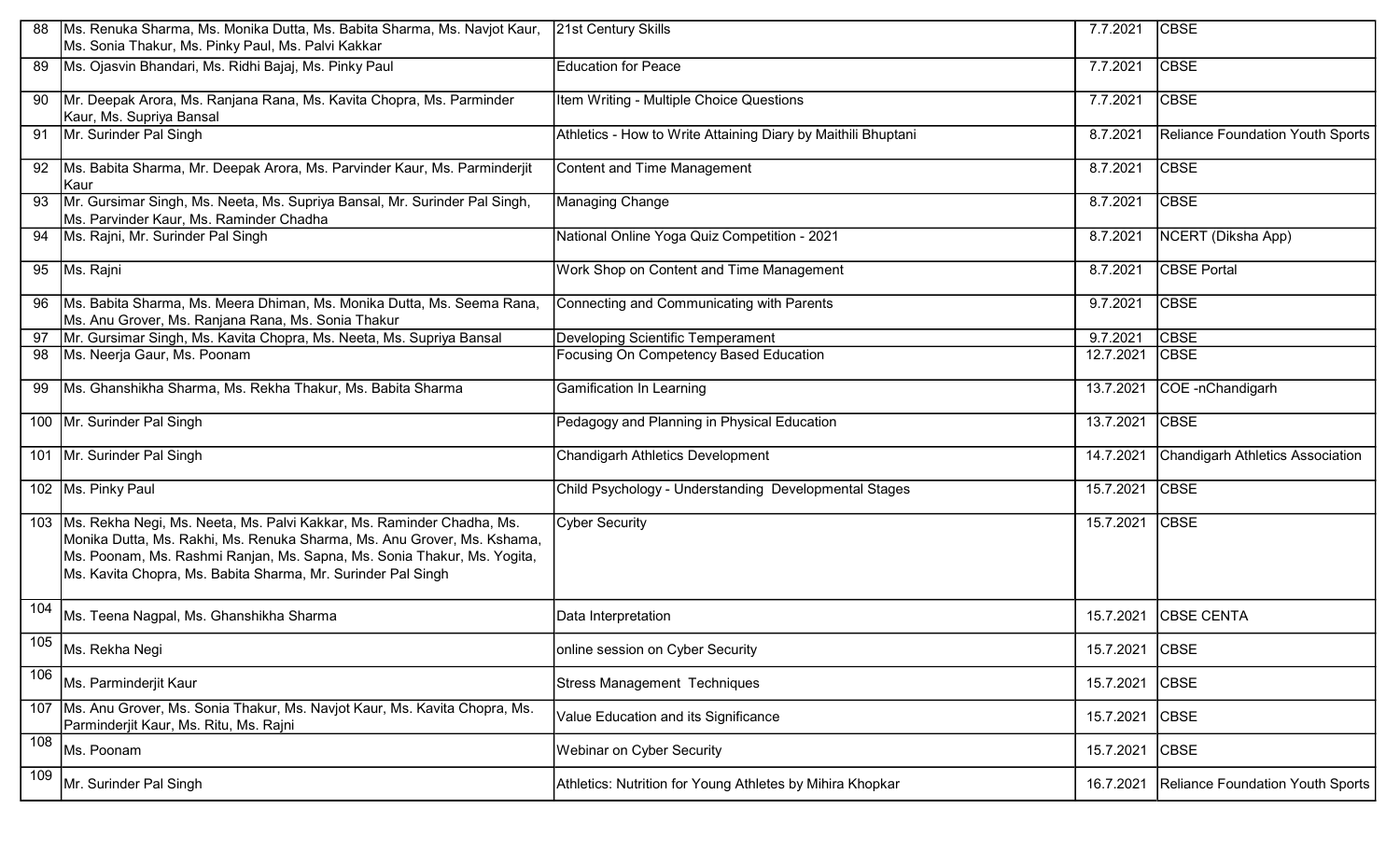| 110              | Ms. Ridhi Bajaj                                                                                                                                                          | Importance of Gratitude                                                              | 16.7.2021       | <b>CBSE</b>                         |
|------------------|--------------------------------------------------------------------------------------------------------------------------------------------------------------------------|--------------------------------------------------------------------------------------|-----------------|-------------------------------------|
| 111              | Mr. Gursimar Singh                                                                                                                                                       | <b>Cyber Security</b>                                                                | 16.77.2021 CBSE |                                     |
| $\overline{112}$ | Mr. Surinder Pal Singh                                                                                                                                                   | Athletics - Nutrition for Young Athletes by Mihira Khopkar                           | 16.7.2021       | Reliance Foundation Youth Sports    |
| 113              | Ms. Bindu Dureja                                                                                                                                                         | Al appreciate challenge                                                              | 18.7.2021       | Diksha                              |
| 114              | Ms. Anupreet Kaur, Mr. Surinder Pal Singh                                                                                                                                | Teaching Strategies for Children with Autism Spectrum Disorder                       | 19.7.2021       | <b>CBSE</b>                         |
| 115              | Ms. Ridhi Bajaj                                                                                                                                                          | Teaching strategies in science, Importance of personal hygiene and nutrition         | 20.7.2021       | <b>CBSE</b>                         |
| 116              | Mr. Surinder Pal Singh                                                                                                                                                   | AFI-Send Off Ceremony for Tokyo Olympic 2021                                         | 20.7.2021       | Athletics Federation of India (AFI) |
| 117              | Mr. Sudhir Saini                                                                                                                                                         | Teaching strategies in mathematics(secondary level)                                  |                 |                                     |
| 118              | Ms. Poonam                                                                                                                                                               | Webinar on Constructivism                                                            | 23.7.2021       | <b>CBSE</b>                         |
| 119              | Mr. Surinder Pal Singh                                                                                                                                                   | Athletics - Strength Training without a Gym by Leandi Van Zyl                        | 23.7.2021       | Reliance Foundation Youth Sports    |
| 120              | Ms. Palvi Kakkar , Ms. Rajni                                                                                                                                             | Happy Teachers create Happy classroom                                                | 26.7.2021       | <b>CBSE</b>                         |
| 121              | Ms. Ambika Gupta                                                                                                                                                         | Effective communication skills                                                       | 27.7.2021       | <b>CBSE</b>                         |
| 122              | Ms. Rekha Negi, Ms. Palvi Kakkar                                                                                                                                         | Webinar on Importance of Personal Hygiene and Nutrition                              | 27.7.2021       | <b>CBSE</b>                         |
| 123              | Ms. Rekha Negi, Ms. Seema Rana                                                                                                                                           | Hindi Bhasha Me Lekhan Tatha Sahitya Srijan                                          | 29.7.2021       | <b>CBSE</b>                         |
| 124              | Ms. Rajni                                                                                                                                                                | Live Streaming attended on Launch of National Education Policy by Hon'ble PM<br>2021 | 29.7.2021       | By CBSE                             |
| 125              | Ms. Neeta, Mr. Gursimar Singh, Ms. Parminderjit Kaur, Ms. Navjot Kaur, Ms.<br>Parvinder Kaur, Ms. Babita Sharma, Ms. Meera Dhiman, Mr. Manmohan<br>Singh, Ms. Rekha Negi | Salient Features of National Education Policy 2020                                   | 29.7.2021       | <b>CBSE</b>                         |
| 126              | Ms. Bindu Dureja                                                                                                                                                         | <b>Effective Communication Skills</b>                                                | 27.7.2021       | <b>CBSE</b>                         |
| 127              | Mr. Gursimar Singh                                                                                                                                                       | <b>Cyber Security and Ethics</b>                                                     | 29.7.2021       | <b>CBSE</b>                         |
| 128              | Ms. Rajni                                                                                                                                                                | 21ST Century Skills                                                                  | 29.7.2021       | <b>CBSE</b>                         |
| 129              | Ms. Ambika Gupta                                                                                                                                                         | stress management techniques, values education and its significance                  | 30.7.2021       | <b>CBSE</b>                         |
| 130              | Mr. Surinder Pal Singh                                                                                                                                                   | Athletics: Horizontal Jumps training For Young Athletes                              | 30.7.2021       | Reliance Foundation Youth Sports    |
| 131              | Ms. Bindu Dureja                                                                                                                                                         | Protection of Child Rights, Values of Education and its Significance                 | 30.7.2021       | <b>CBSE</b>                         |
| 132              | Ms. Ridhi Bajaj                                                                                                                                                          | happy teacher creates happy classrooms                                               | 30.7.2021       | <b>CBSE</b>                         |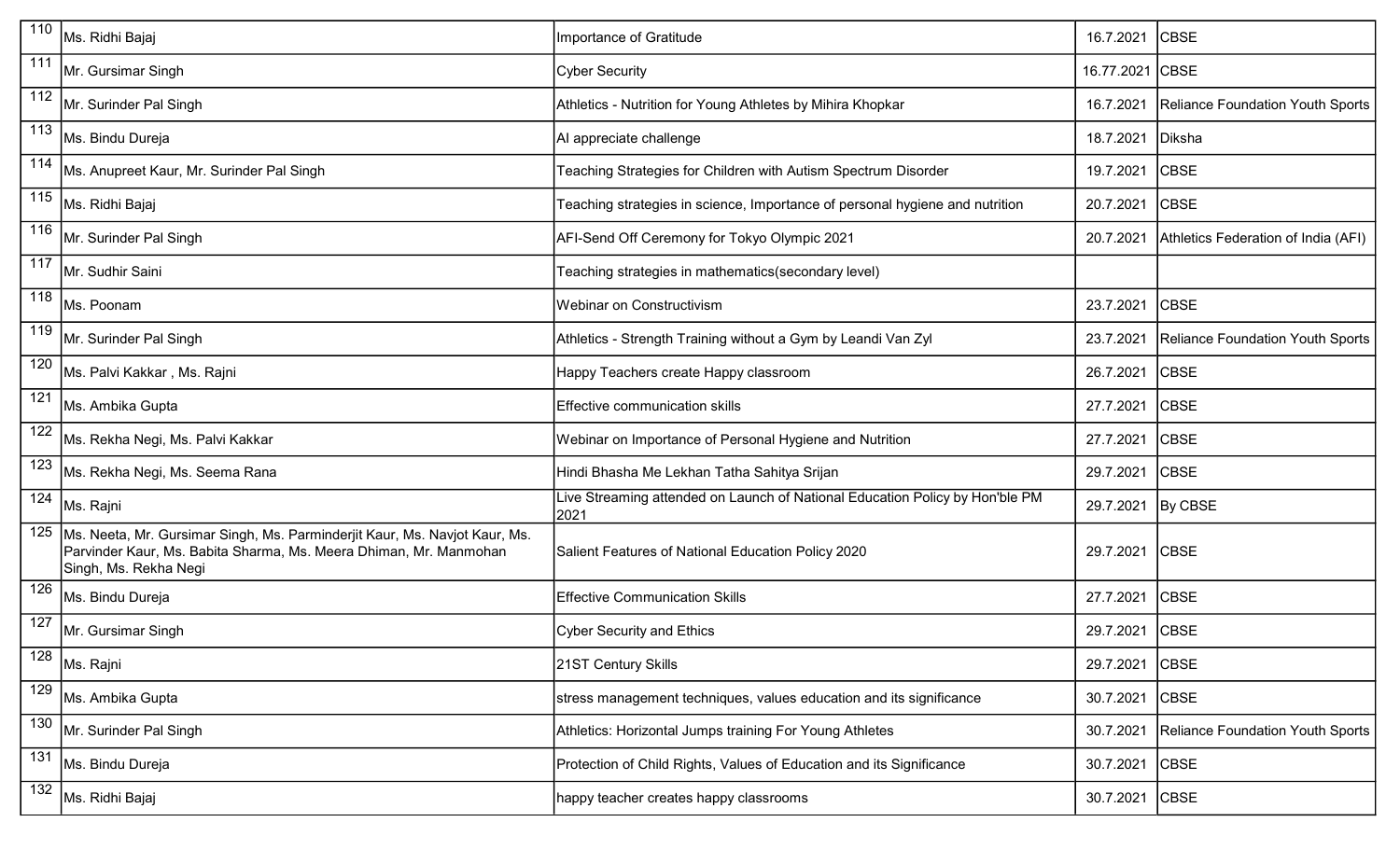| $\overline{133}$ | Ms. Kavita Chopra, Ms. Sukhbir Kaur   | Protection of Child Rights                       | 31.7.2021 | <b>CBSE</b>                      |
|------------------|---------------------------------------|--------------------------------------------------|-----------|----------------------------------|
| 134              | Ms. Kavita Chopra                     | Parenting Styles and Psychosocial Development    | 31.7.2021 | <b>CBSE</b>                      |
| $\overline{135}$ | Mr. Surinder Pal Singh                | Assessment: Cyber Security                       | 3.8.2021  | <b>CBSE</b>                      |
| 136              | Ms. Parminderjit Kaur                 | Blooms Taxonomy and its Application              | 3.8.2021  | <b>CBSE</b>                      |
| 137              | Ms. Parminderjit Kaur                 | <b>Values Education And its skills</b>           | 4.8.2021  | <b>CBSE</b>                      |
| 138              | Mr. Surinder Pal Singh                | Athletics: Teaching Hurdles to a beginner        | 6.8.2021  | Reliance Foundation Youth Sports |
| 139              | Ms. Parminderjit Kaur                 | Effective communication skills                   | 6.8.2021  | <b>CBSE</b>                      |
| 140              | Ms. Parminderjit Kaur                 | Role of theatre and drama in classroom           | 9.8.2021  | <b>CBSE</b>                      |
| 141              | Ms. Rajni                             | Story Telling in Classroom                       | 9.8.2021  | <b>By CBSE Portal</b>            |
| $\overline{142}$ | Ms. Rajni                             | Cyber Security and Ethics, Anger Free School     | 10.8.2021 | By CBSE Portal                   |
| 143              | Ms. Rajni                             | Connecting and Communicating With Parents        | 11.8.2021 | By CBSE Portal                   |
| 144              | Mr. Surinder Pal Singh                | Webinar -Reading Comprehension CENTA             | 11.8.2021 | <b>CBSE</b>                      |
| 145              | Ms. Anupreet Kaur, Mr. Manmohan Singh | CENTA-Workshop on reading Comprehension          | 11.8.2021 | <b>CBSE</b>                      |
| 146              | Ms. Rekha Negi                        | Webinar on Reading Comprehension,                | 11.8.2021 | <b>CBSE - CENTA</b>              |
| 147              | Ms. Harbhajan Kaur                    | Embracing Multilingualism in Classrooms          | 11.8.2021 | <b>CBSE</b>                      |
| $\overline{148}$ | Ms. Poonam                            | Workshop on reading Comprehension                | 11.8.2021 | Centa, CBSE                      |
| 149              | Ms. Rekha Negi, Ms. Harleen Kaur      | Reading Comprehension                            | 11.8.2021 | CBSE - CENTA                     |
| 150              | Ms. Rajni                             | Participate in National Anthem                   | 12.8.2021 | By CBSE                          |
| 151              | Ms. Monika Thakur                     | Teaching strategies for disabled students        |           | 12.8.2021 CBSE Webinar           |
| 152              | Ms. Anupreet Kaur                     | Content and Time Management                      | 12.8.2021 | <b>CBSE</b>                      |
| 153              | Ms. Rekha Negi                        | Doodle4education                                 | 12.8.2021 | CBSE-CENTA                       |
| $\overline{154}$ | Mr. Deepak Arora                      | Cyber Security and Ethics, Basics in Accountancy | 13.8.2021 | <b>CBSE</b>                      |
| 155              | Mr. Surinder Pal Singh                | Athletics : 400 M Training for young Athletes    | 13.8.2021 | Reliance Foundation Youth Sports |
| 156              | Mr. Deepak Arora                      | <b>Basics in Accountancy</b>                     | 13.8.2021 | <b>CBSE</b>                      |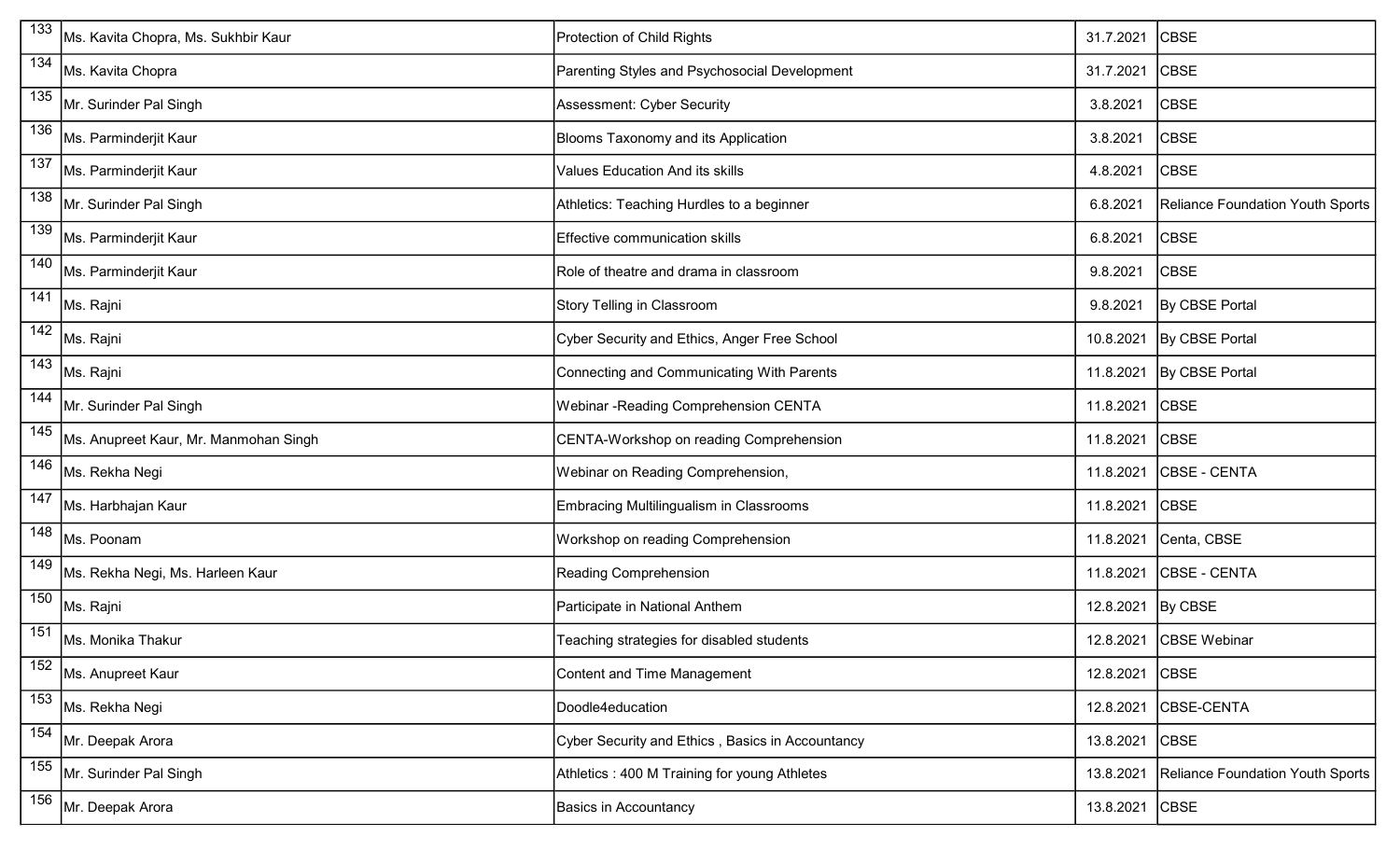| 157              | Ms. Harbhajan Kaur                                                     | 21ST Century Skills                                                                 | 13.8.2021                | <b>CBSE</b>                      |
|------------------|------------------------------------------------------------------------|-------------------------------------------------------------------------------------|--------------------------|----------------------------------|
| 158              | Ms. Harkirat Kaur                                                      | <b>Fostering Critical and Creative Literacy</b>                                     | 13.8.2021                | <b>CBSE</b>                      |
| 159              | Mr. Sudhir Saini                                                       | AIFF online/on-field refresher course                                               | 14.8.2021 -<br>22.8.2021 | <b>AIFF</b>                      |
| 160              | Ms. Harbhajan Kaur                                                     | Essential Components of a Lesson Plan                                               | 14.8.2021                | <b>CBSE</b>                      |
| 161              | Ms. Monika Thakur                                                      | Happy teachers creating happy spaces                                                | 16.8.2021                | <b>CBSE</b>                      |
| 162              | Ms. Ridhi Dhewan                                                       | Deliberating on Ethics and Integrity                                                | 17.8.2021                | <b>CBSE TRAINING PROGRAM</b>     |
| 163              | Ms. Harbhajan Kaur                                                     | Importance of Personal Hygiene and Nutrition                                        | 17.8.2021                | <b>CBSE</b>                      |
| 164              | Ms. Neerja Gaur                                                        | हिंदी भाषा की शिक्षण रणनीति                                                         | 17.8.2021                | <b>CBSE</b>                      |
| 165              | Ms. Monika Thakur                                                      | Experiential Learning in Practice, Teaching strategies in English (Secondary level) | 18.8.2021                | <b>CBSE</b> Webinar              |
| 166              | Ms. Ridhi Dhewan                                                       | Teaching Strategies in English                                                      | 19.8.2021                | <b>CBSE TRAINING PROGRAM</b>     |
| 167              | Ms. Seema Rana                                                         | Digital learning and management                                                     | 20.8.2021                | <b>CBSE</b>                      |
| 168              | Mr. Surinder Pal Singh                                                 | Athletics : Injury Self- management                                                 | 20.8.2021                | Reliance Foundation Youth Sports |
| 169              | Ms. Ridhi Bajaj                                                        | digital learning strategies                                                         | 20.8.2021                | <b>CBSE</b>                      |
| 170              | Ms. Monika Thakur                                                      | <b>Promoting Mental Health</b>                                                      | 24.8.2021                | <b>CBSE Webinar</b>              |
| 171              | Ms. Raminder Chadha                                                    | <b>Effective Classroom Management</b>                                               | 26.8.2021                | <b>CETNA</b>                     |
| 172              | Ms. Ridhi Dhewan                                                       | Happy Teachers Create Happy Classrooms                                              | 27.8.2021                | <b>CBSE TRAINING PROGRAM</b>     |
| 173              | Ms. Ridhi Bajaj                                                        | happy teacher creates happy classrooms                                              | 30.8.2021                | <b>CBSE TRAINING PROGRAM</b>     |
| 174              | Ms. Kavita Chopra                                                      | Parenting styles and psychosocial development                                       | 30.8.2021                | <b>CBSE</b>                      |
| $\overline{175}$ | Ms. Ridhi Dhewan                                                       | Role of Theatre and Drama in classroom                                              |                          | 31.8.2021 CBSE TRAINING PROGRAM  |
| 176              | Mr. Deepak Arora                                                       | Recent Changes in examination pattern by CBSE                                       | 4.9.2021                 | G. S Alag                        |
| 177              | Ms. Meera Dhiman                                                       | Addressing challenges in Post Covid schooling                                       | 5.9.2021                 |                                  |
| 178              | Ms. Parminderjit Kaur                                                  | Child Psychology-Understanding Development                                          | 7.9.2021                 | <b>CBSE</b>                      |
| 179              | Mr. Deepak Arora                                                       | Health and Well-being                                                               | 8.9.2021                 | Diksha                           |
| 180              | Ms. Ambika Gupta, Ms. Teena Nagpal, Mr. Surinder Pal Singh, Mr. Deepak | Art integrated learning                                                             | 9.9.2021                 | Diksha                           |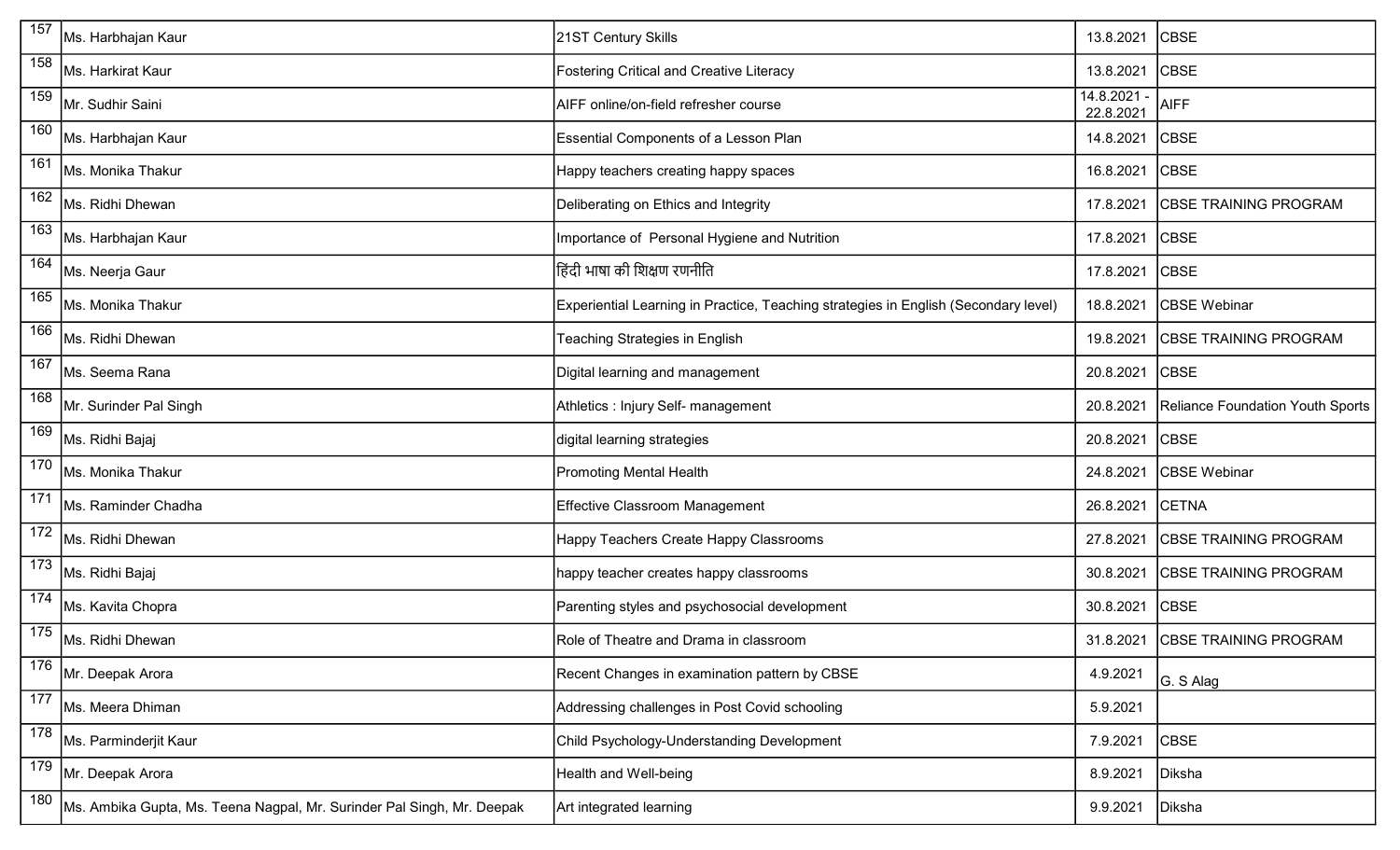| 181 | Ms. Ambika Gupta, Ms. Teena Nagpal, Mr. Surinder Pal Singh, Mr. Manmohan<br>Singh                                                          | understanding secondary stage learners                                                       | 10.9.2021      | Diksha                |
|-----|--------------------------------------------------------------------------------------------------------------------------------------------|----------------------------------------------------------------------------------------------|----------------|-----------------------|
| 182 | Mr. Gursimar Singh, Ms. Neeta, Ms. Supriya Bansal                                                                                          | Webinar on Python                                                                            | 10.9.2021      | KIPS                  |
| 183 | Ms. Teena Nagpal, Mr. Surinder Pal Singh, Mr. Manmohan Singh                                                                               | Health and Well-being                                                                        | 10.9.2021      | Diksha                |
| 184 | Ms. Neerja Gaur                                                                                                                            | Environment education in practice                                                            | 10.9.2021      | <b>CBSE</b>           |
| 185 | Mr. Deepak Arora                                                                                                                           | <b>Understanding Senior Stage Learners</b>                                                   | 11.9.2021      | <b>CBSE</b> on Diksha |
| 186 | Ms.Navjot Kaur, Ms. Rekha Thakur, Ms. Harleen Kaur, Mr. Manmohan Singh                                                                     | Art Integrated Learning                                                                      | 12.9.2021      | <b>CBSE</b>           |
| 187 | Ms. Bindu Dureja, Ms. Palvi Kakkar, Ms. Shilpa Saini, Ms. Navjot Kaur                                                                      | Health and well-being, Art Integrated learning                                               | 13.9.2021      | Diksha                |
| 188 | Ms.Urmila                                                                                                                                  | CBSE I SEC C4 Art Integrated Learning                                                        | 13.9.2021      | <b>CBSE</b>           |
| 189 | Ms. Rekha Thakur                                                                                                                           | Understanding Secondary Stage Learners                                                       | 14.9.2021      | <b>CBSE</b>           |
| 190 | Ms. Supriya Bansal, Mr. Vijay Kumar                                                                                                        | CBSE G SEC C4 Art Integrated Learning                                                        | 14.9.2021      | <b>NISHTHA</b>        |
| 191 | Ms. Rajni                                                                                                                                  | Workshop On Mental Health and Stress Management By Dr Indu Chopra                            | 15.9.2021      | By School             |
| 192 | Ms. Manjeet Kaur                                                                                                                           | CBSE I SEC C4 Art Integrated Learning:                                                       | 15.9.2021      | Nishtha               |
| 193 | Ms. Supriya Bansal                                                                                                                         | CBSE_G_SEC_C5_Understanding Secondary Stage Learners,<br>CBSE G SEC C6 Health and Well Being | 15.9.2021      | <b>NISHTHA</b>        |
|     | 194   Ms. Urmila, Ms. Ojaswin Bhandari, Mr. Vijay Kumar, Ms. Shilpa Saini, Ms.<br>Manjeet Kaur                                             | CBSE _I_SEC_C5_ Understanding Secondary Stage Learners                                       | 16.9.2021      | <b>CBSE</b>           |
| 195 | Mr. Manmohan Singh                                                                                                                         | Nishtha module-1,2 and 3                                                                     | 16.9.2021      | <b>CBSE</b>           |
| 196 | Ms. Ambika Gupta, Mr. Vijay Kumar                                                                                                          | Health and wellbeing                                                                         | 16.9.2021      | Diksha                |
| 197 | Ms. Rekha Thakur                                                                                                                           | Health and Wellbeing                                                                         | 17.9.2021      | <b>CBSE</b>           |
| 198 | Ms. Palvi Kakkar, Ms. Ojasvin Bhandari, Mr. Akshay Kaushik                                                                                 | understanding Secondary stage learning                                                       | 17.9.2021      | Diksha                |
|     | 199   Ms. Rashmi Ranjan, Ms. Nisha Dhiman, Ms. Sonia Thakur, Ms. Rakhi, Ms.<br>Kshama, Ms. Anu Grover, Ms. Yogita, Ms. Sapna, Ms. Harpreet | Mental Health and wellbeing by Dr. Indu                                                      | 17.9.2021 SSIS |                       |
| 200 | Ms. Parminderjit Kaur                                                                                                                      | Constructivism                                                                               | 18.9.2021      | <b>CBSE</b>           |
| 201 | Mr. Akshay Kaushik                                                                                                                         | <b>Health and Wellbeing</b>                                                                  | 18.9.2021      | <b>CBSE</b>           |
| 202 | Ms. Seema Rana, Ms. Ranjana Rana                                                                                                           | Webinar on Building a Culture for Reading in Schools                                         | 20.9.2021      | <b>CBSE</b>           |
| 203 | Ms. Chetna                                                                                                                                 | Webinar on Building a Culture for Reading in Schools                                         | 20.9.2021      | <b>CBSE</b>           |
| 204 | Ms. Parminderjit Kaur                                                                                                                      | <b>Fostering Critical and Creative Literacy</b>                                              | 21.9.2021      | <b>CBSE</b>           |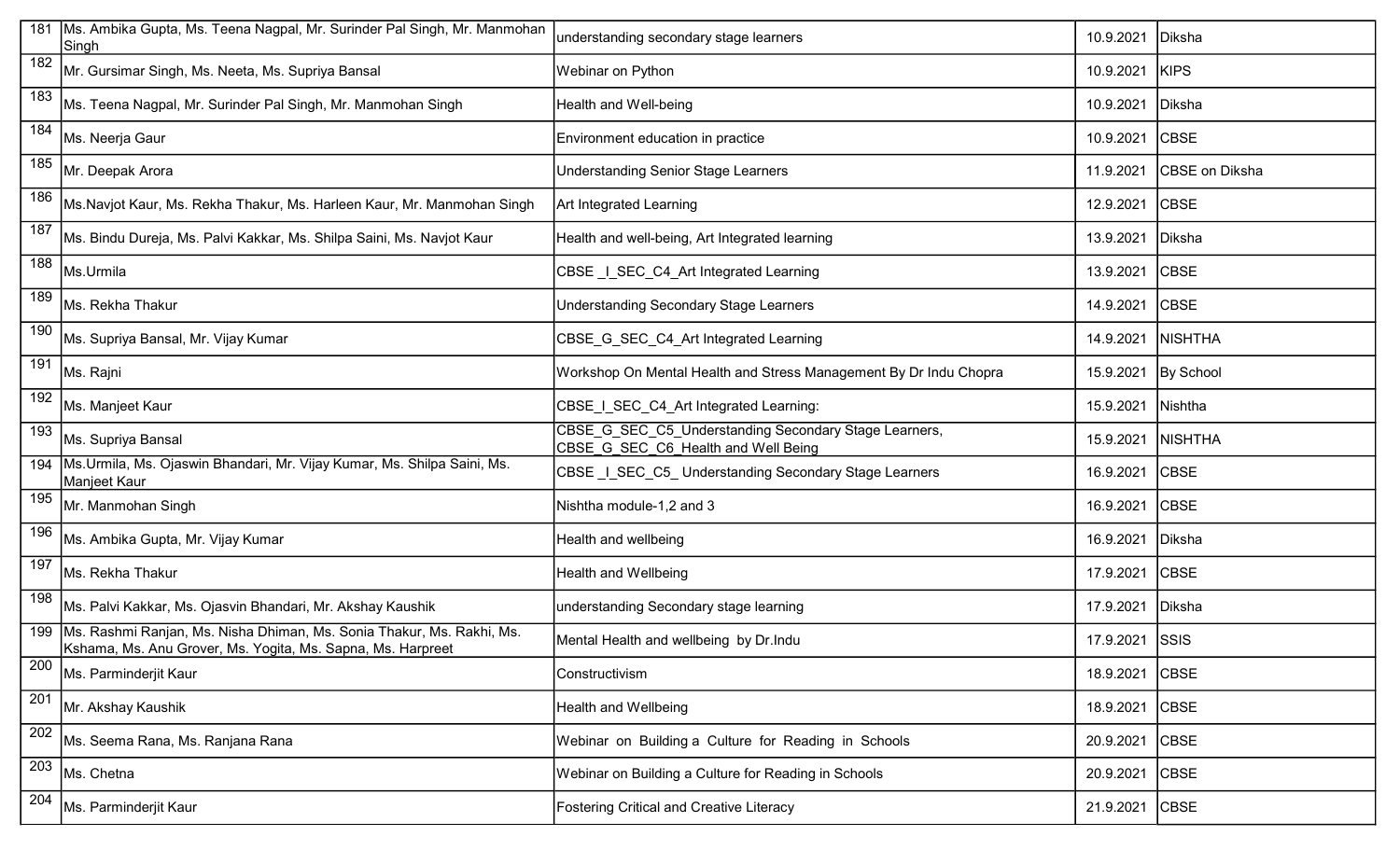| 205              | Ms. Rajni                                                                                                                                                               | CBSE   SEC C4 Art Integrated Learning, CBSE   SEC C5 Understanding<br>Secondary Stage Learners, CBSE   SEC_C6_Health and Well-being | 22.9.2021        | By CBSE Diksha App                            |
|------------------|-------------------------------------------------------------------------------------------------------------------------------------------------------------------------|-------------------------------------------------------------------------------------------------------------------------------------|------------------|-----------------------------------------------|
| 206              | Ms. Poonam, Ms. Ranjana Rana                                                                                                                                            | Workshop on Environment, Sustainable Development and Green Olympiad                                                                 | 22.9.2021        | <b>TERI</b>                                   |
| 207              | Ms. Rajni                                                                                                                                                               | Artificial Intelligence (AI) Aware CBSE Training, Artificial Intelligence (AI) Appreciate<br><b>CBSE Training</b>                   | 24.9.2021        | By Diksha App                                 |
| 208              | Ms. Rekha Thakur, Mr. Manmohan Singh                                                                                                                                    | 3030 Eklavya, Episode 1                                                                                                             | 26.9.2021        | IT Gandhinagar in collaboration<br>with CBSE  |
| 209              | Ms. Seema Rana                                                                                                                                                          | Hindi Bhasha Me Lekhan Tatha Sahitya Srijan                                                                                         | 29.9.2021        | <b>CBSE</b>                                   |
| 210              | Mr. Sudhir Saini                                                                                                                                                        | 21st century skills                                                                                                                 | 30.9.2021        | <b>CBSE</b>                                   |
| 211              | Ms. Rekha Thakur, Mr. Manmohan Singh                                                                                                                                    | 3030, Eklavya Episode 2                                                                                                             | 3.10.2021        | IIT Gandhinagar in collaboration<br>with CBSE |
| 212              | Ms. Neeta, Ms. Supriya Bansal                                                                                                                                           | Artificiall Intelligence                                                                                                            | 4.10.2021        | Orange Education                              |
| $\overline{213}$ | Ms. Neeta, Mr. Manmohan Singh                                                                                                                                           | Shifting Towards Competency Based Education                                                                                         | 5.10.2021        | <b>CBSE</b>                                   |
| 214              | lMs. Neeta                                                                                                                                                              | Introduction to FLN Mission                                                                                                         | 6.10.2021        | <b>CBSE</b>                                   |
| 215              | Ms. Meera Dhiman                                                                                                                                                        | Art integration in school                                                                                                           | 6.10.2021        | COE                                           |
| 216              | Ms. Palvi Kakkar                                                                                                                                                        | Webinar on competency based question development                                                                                    | 7.10.2021        | <b>CBSE</b>                                   |
| 217              | Ms. Poonam                                                                                                                                                              | Webinar Series on Competency Based Question Development                                                                             | 7.10.2021        | <b>CBSE</b>                                   |
| 218              | Ms. Meera Dhiman                                                                                                                                                        | Story telling in classroom                                                                                                          | 7.10.2021        | <b>COE</b>                                    |
| 219              | Ms. Raminder Chadha                                                                                                                                                     | Webinar Series on Competency Based Question Development                                                                             | 7.10.2021        |                                               |
| 220              | Ms. Palvi Kakkar                                                                                                                                                        | Webinar on competency based question development                                                                                    | 7.10.2021        | <b>CBSE</b>                                   |
| 221              | Ms. Parminderjit Kaur                                                                                                                                                   | Addressing challenges in post COVID schooling                                                                                       | 7.10.2021        | <b>CBSE</b>                                   |
| 222              | Ms. Rekha Thakur                                                                                                                                                        | Vocational education                                                                                                                | 8.10.2021        | Nistha course, CBSE                           |
| 223              | Ms. Poonam                                                                                                                                                              | Introduction to FLN Mission                                                                                                         | 8.10.2021 Diksha |                                               |
| 224              | Ms. Parminderjit Kaur, Mr. Surinder Pal Singh                                                                                                                           | Integrating gender in schooling processes                                                                                           | 8.10.2021        | <b>CBSE</b>                                   |
| 225              | Ms. Supriya Bansal                                                                                                                                                      | CBSE G SEC C7 Integrating Gender in Schooling Processes                                                                             | 9.10.2021        | <b>NISHTHA</b>                                |
| 226              | Ms. Rashmi Ranjan, Ms. Sonia Thakur, Ms. Rakhi, Ms. Kshama, Ms. Anu<br>Grover, Ms. Yogita, Ms. Sapna, Ms. Monika Dutta, Ms. Babita, Ms. Meera<br>Dhiman, Ms. Seema Rana | CBSE I FLN C1 Introduction to FLN mission                                                                                           | 9.10.2021        | <b>CBSE</b>                                   |
| 227              | Ms. Harpreet                                                                                                                                                            | NISHTHA 3.0(FLN) course (Introduction to FLN Mission), NISHTHA 3.0(FLN)<br>course (Shifting towards competency based Education)     | 9.10.2021        | Diksha                                        |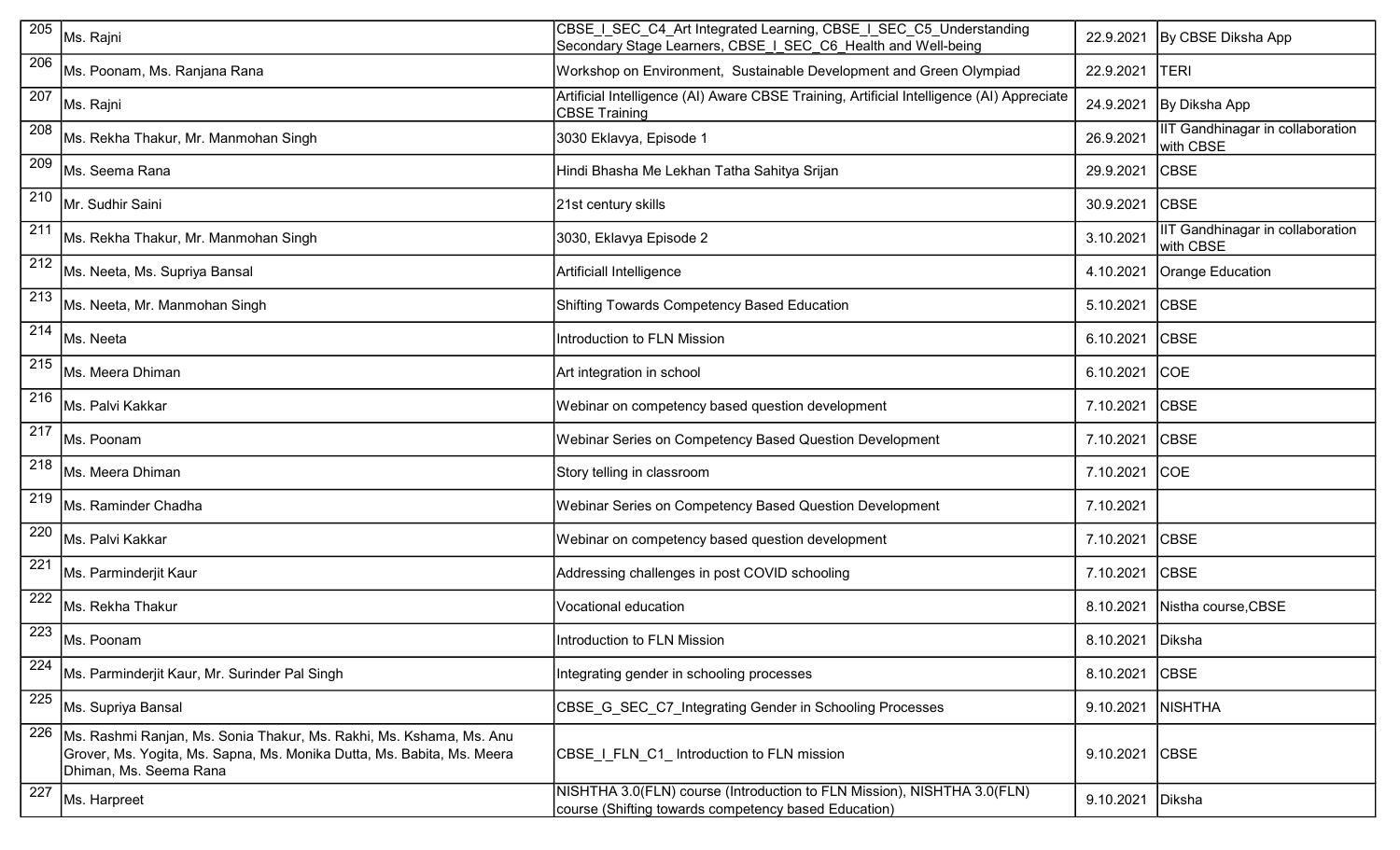| 228 | Ms. Rekha Thakur, Mr. Manmohan Singh                                                                                                                    | 3030, Eklavya Episode 3                                                                                                 | 10.10.2021         | IIT Gandhinagar in collaboration<br>with CBSE |
|-----|---------------------------------------------------------------------------------------------------------------------------------------------------------|-------------------------------------------------------------------------------------------------------------------------|--------------------|-----------------------------------------------|
| 229 | Ms. Chetna                                                                                                                                              | Introduction to FLN Mission                                                                                             | 10.10.2021         | Diksha                                        |
| 230 | Ms. Rashmi Ranjan, Ms. Sonia Thakur, Ms. Rakhi, Ms. Kshama, Ms. Anu<br>Grover, Ms. Yogita, Ms. Sapna, Ms. Monika Dutta, Ms. Babita, Ms. Meera<br>Dhiman | CBSE I FLN C2 Shifting Towards Competency Based Education                                                               | 10.10.2021 CBSE    |                                               |
| 231 | Ms. Supriya Bansal, Mr. Surinder Pal Singh                                                                                                              | CBSE G SEC C8 School Leadership: Concepts and Applications                                                              | 10.10.2021         | <b>NISHTHA</b>                                |
| 232 | Ms. Supriya Bansal, Mr. Surinder Pal Singh                                                                                                              | CBSE G SEC C9 Vocational Education                                                                                      | 10.10.2021 NISHTHA |                                               |
| 233 | Ms. Seema Rana                                                                                                                                          | <b>FLN_shifting towards competency based education</b>                                                                  | 12.10.2021         | <b>CBSE</b>                                   |
| 234 | Ms. Rajni, Mr. Manmohan Singh                                                                                                                           | CBSE I SEC C8 In targeting Gender in Schooling Processes,<br>CBSE I SEC C8 School Leadership: Concepts and Applications |                    | 11.10.2021 By Diksha App                      |
| 235 | Ms. Kavita Chopra                                                                                                                                       | CBSE_I_SEC_C7_intergrating gender in<br>schooling processes                                                             | 14.10.2021 CBSE    |                                               |
| 236 | Ms. Pinky Paul, Ms. Rimpy                                                                                                                               | CBSE I_FLN_C1_Introduction to FLN Mission                                                                               | 14.10.2021         | Diksha                                        |
| 237 | Ms. Poonam                                                                                                                                              | Shifting towards Competency Based Education                                                                             | 15.10.2021 Diksha  |                                               |
| 238 | Ms. Raminder Chadha                                                                                                                                     | Training-Introduction to FLN Mission                                                                                    | 15.10.2021 CBSE    |                                               |
| 239 | Ms. Kavita Chopra                                                                                                                                       | CBSE   SEC C9 Vocational education, CBSE   SEC C8 school leadership,<br>CBSE I FLN C1 Introduction to FLN               | 15.10.2021 CBSE    |                                               |
| 240 | Ms. Rimpy                                                                                                                                               | CBSE IFLNC2 SHIFTING TO WORD COMP                                                                                       | 15.10.2021 Diksha  |                                               |
| 241 | Mr. Manmohan Singh                                                                                                                                      | CBSE G SEC C9Vocational Education                                                                                       | 16.10.2021 CBSE    |                                               |
| 242 | Ms. Rekha Thakur, Mr. Manmohan Singh                                                                                                                    | 3030, Eklavya Episode 4                                                                                                 | 17.10.2021         | IIT Gandhinagar in collaboration<br>with CBSE |
| 243 | Ms. Neeta, Ms. Supriya Bansal                                                                                                                           | Artificial Intelligence                                                                                                 | 18.10.2021 KIPS    |                                               |
| 244 | Ms. Pinky Paul                                                                                                                                          | CBSE_1_FLN_C2_shifting toward competency bases                                                                          | 18.10.2021 Diksha  |                                               |
| 245 | Ms. Chetna                                                                                                                                              | Shifting Towards Competency Based Education                                                                             | 19.10.2021 Diksha  |                                               |
| 246 | Ms. Parminderjit Kaur                                                                                                                                   | Setting outcomes in Teaching- learning                                                                                  | 22.10.2021         | <b>CBSE</b>                                   |
| 247 | Ms. Babita                                                                                                                                              | (Webinar) Adolescent Peer Educator Leadership Program in Life Skills, Holistic<br>Health and well-being                 | 23.10.2021         | <b>CBSE</b>                                   |
| 248 | Ms. Harpreet                                                                                                                                            | Salient Features of National Education Policy 2020                                                                      | 23.10.2021 CBSE    |                                               |
| 249 | Ms. Rekha Thakur, Mr. Manmohan Singh                                                                                                                    | 3030, Eklavya Episode 5                                                                                                 | 24.10.2021         | IIT Gandhinagar in collaboration<br>with CBSE |
| 250 | Ms. Parminderjit Kaur                                                                                                                                   | Adopting inclusive practices in classroom                                                                               | 25.10.2021 CBSE    |                                               |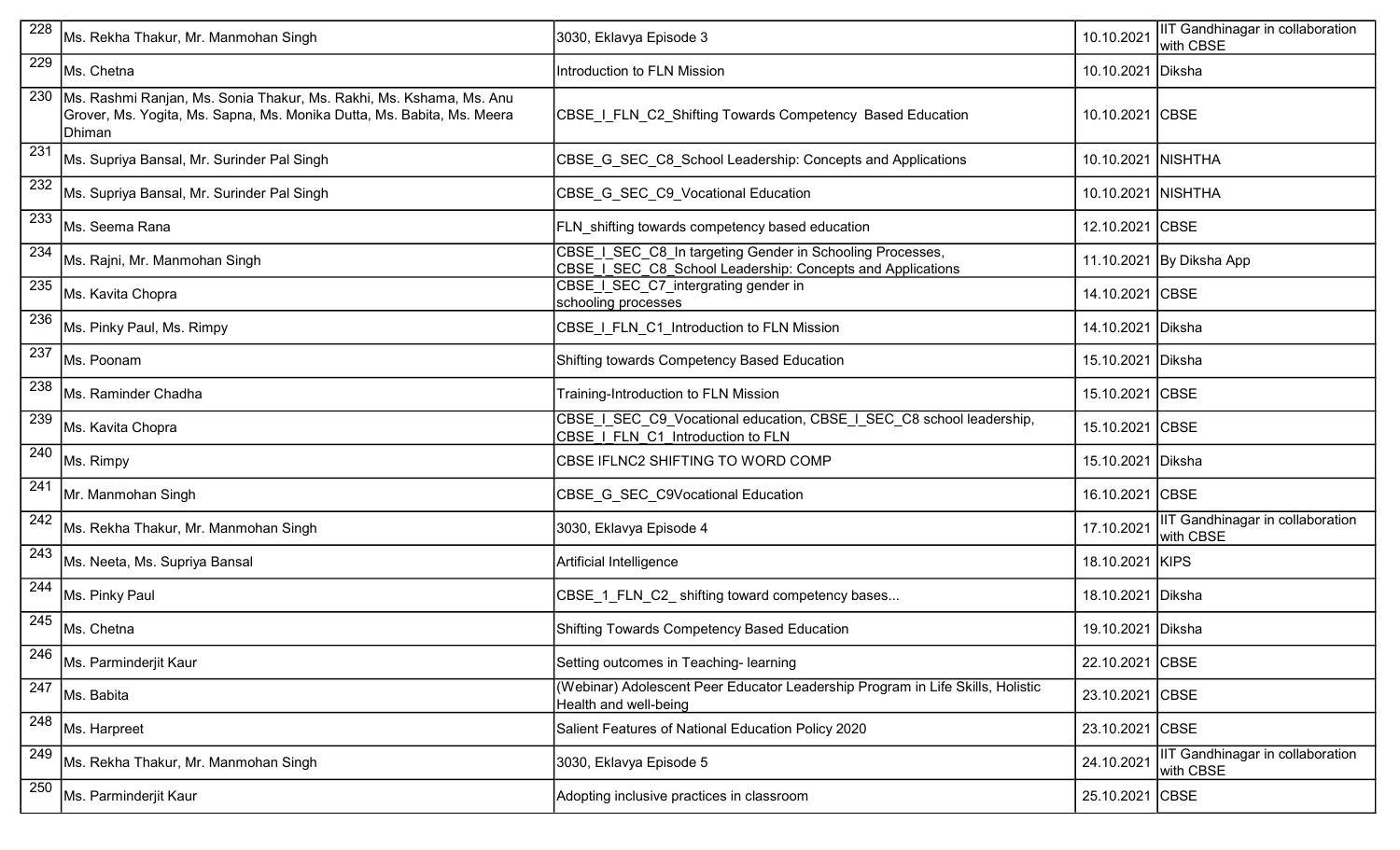| 251 | Ms. Poonam                                                                                                             | - Radio Live/ Streaming Program                                                                                                                                        | 26.10.2021 CBSE    |                                 |
|-----|------------------------------------------------------------------------------------------------------------------------|------------------------------------------------------------------------------------------------------------------------------------------------------------------------|--------------------|---------------------------------|
| 252 | Ms. Meera Dhiman                                                                                                       | Demystifying Dyslexia                                                                                                                                                  | 26.10.2021         |                                 |
| 253 | Ms. Rekha Thakur                                                                                                       | Integrating Gender in School Processes                                                                                                                                 |                    | 27.10.2021 Nishtha Course, CBSE |
| 254 | Ms. Meera Dhiman                                                                                                       | Dealing with Dyslexia                                                                                                                                                  | 27.10.2021         |                                 |
| 255 | IMs. Meera Dhiman                                                                                                      | Living with Dyslexia                                                                                                                                                   | 28.10.2021         |                                 |
| 256 | Ms. Rajni                                                                                                              | CBSE_I_SEC_C9_Vocational Education                                                                                                                                     |                    | 29.10.2021 By Diksha App        |
| 257 | Ms. Harpreet                                                                                                           | Digital Training                                                                                                                                                       | 2.11.2021          | <b>CBSE</b>                     |
| 258 | Ms. Pinky Paul, Mr. Manmohan Singh                                                                                     | <b>Action Research</b>                                                                                                                                                 | 11.11.2021 Diksha  |                                 |
| 259 | Ms. Navjot Kaur                                                                                                        | CBSE-Webinar on conduct of Term-I board exams                                                                                                                          | 13.11.2021 CBSE    |                                 |
| 260 | Ms. Neeta                                                                                                              | Conduct of Term -I Examinations 2021-22                                                                                                                                | 13.11.2021 CBSE    |                                 |
| 261 | Ms. Seema Rana, Ms. Poonam, Ms. Supriya Bansal                                                                         | <b>Action Research</b>                                                                                                                                                 | 16.11.2021 CBSE    |                                 |
| 262 | Ms. Supriya Bansal                                                                                                     | CBSE G SEC_C10_School Based Assessment                                                                                                                                 | 16.11.2021 NISHTHA |                                 |
| 263 | Ms. Seema Rana                                                                                                         | FLN_Understanding Learners How Children Learn                                                                                                                          | 17.11.2021 CBSE    |                                 |
| 264 | Ms. Supriya Bansal                                                                                                     | CBSE_G_SEC_C11_Initiatives in School Education                                                                                                                         | 17.11.2021 NISHTHA |                                 |
| 265 | Ms. Supriya Bansal                                                                                                     | CBSE G_SEC_C12_Toy Based Pedagogy                                                                                                                                      | 23.11.2021 NISHTHA |                                 |
| 266 | Ms. Poonam                                                                                                             | Involvement of Parents and Community for FLN                                                                                                                           | 24.11.2021 Diksha  |                                 |
|     | 267   Ms. Rashmi Ranjan, Ms. Sonia Thakur, Ms. Anu Grover, Ms. Yogita, Ms.<br>Sapna, Ms. Babita                        | CBSE_I_FLN_C5_ Understanding Vidhya Pravesh and Balvatika                                                                                                              | 24.11.2021 CBSE    |                                 |
|     | 269   Ms. Rashmi Ranjan, Ms. Sonia Thakur, Ms. Anu Grover, Ms. Yogita, Ms.<br>Sapna, Ms. Babita                        | CBSE I FLN C3 Understanding Learners How Children Learn                                                                                                                | 25.11.2021 CBSE    |                                 |
| 270 | Mr. Manmohan Singh                                                                                                     | CBSE G SEC C10 School Based Assessment, CBSE G SEC C11 Initiatives in<br>school Education, CBSE_G_SEC_C12 Toys Pedagogy, Alternate Lab Activities for<br>IX/X students | 25.11.2021 CBSE    |                                 |
|     | 271 Ms. Rashmi Ranjan, Ms. Sonia Thakur, Ms. Anu Grover, Ms. Yogita, Ms.<br>Sapna, Ms. Babita                          | CBSE I FLN C4 Involvement of parents and communities for FLN                                                                                                           | 25.11.2021 CBSE    |                                 |
| 272 | Ms. Seema Rana                                                                                                         | Involvement of Parents and Communities for FLN                                                                                                                         | 27.11.2021 CBSE    |                                 |
|     | 273   Ms. Rashmi Ranjan, Ms. Sonia Thakur, Ms. Rakhi, Ms. Kshama, Ms. Anu<br>Grover, Ms. Yogita, Ms. Sapna, Ms. Babita | <b>Action Research</b>                                                                                                                                                 | 29.11.2021   NCERT |                                 |
| 274 | Ms. Poonam                                                                                                             | CBSE FLN Understanding 'Vidya Pravesh' and 'Balvatika                                                                                                                  | 25.12.2021 Diksha  |                                 |